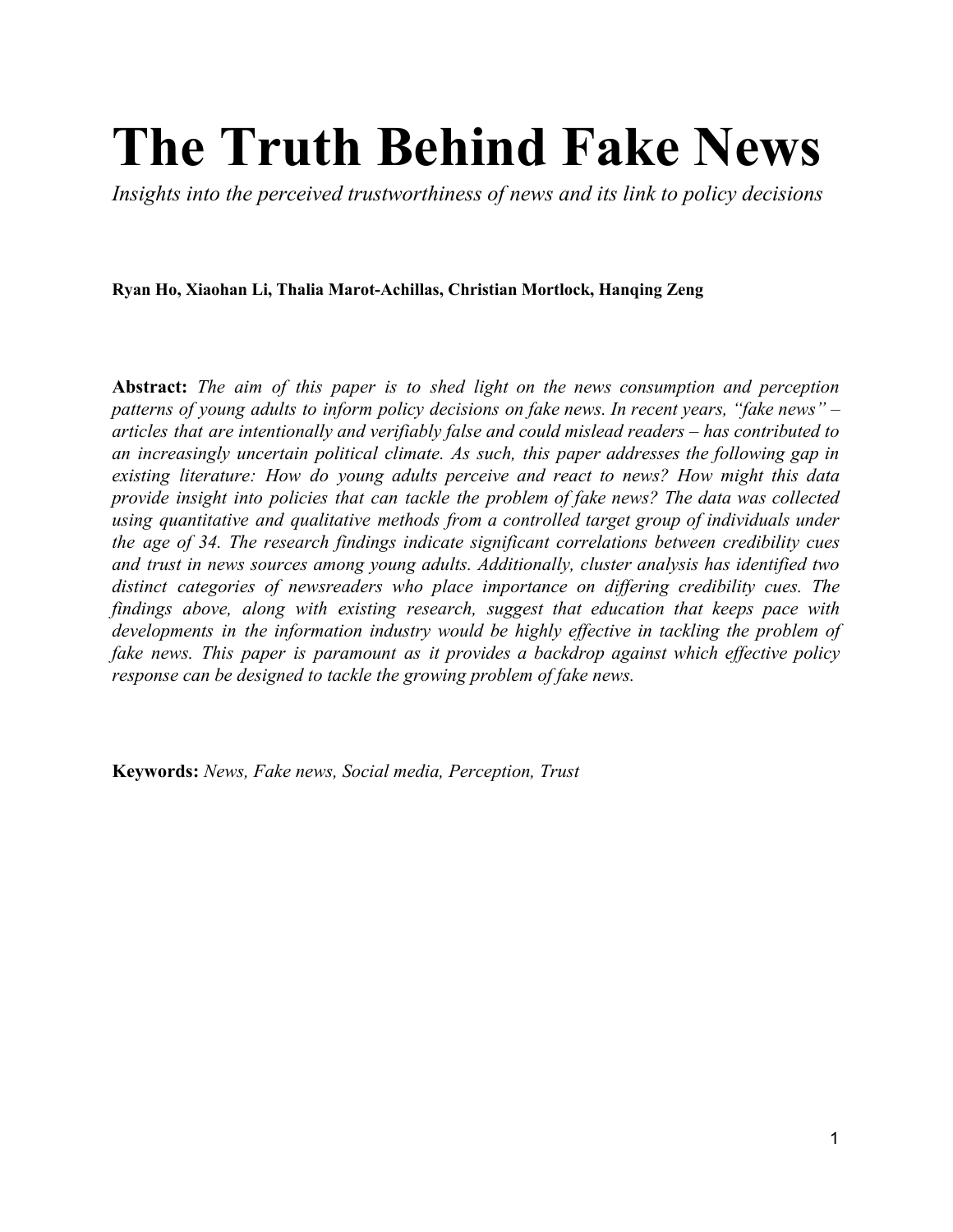# **Table of Contents**

- 3 | Acknowledgements
- 4 | Introduction
- 6 | Literature Review
- 9 | Methodology
- 12 | Analysis and Results
- 24 | Conclusion and Limitations
- 26 | Bibliography
- 28 | Appendices
	- 28 | Appendix 1
	- 30 | Appendix 2
	- 31 | Appendix 3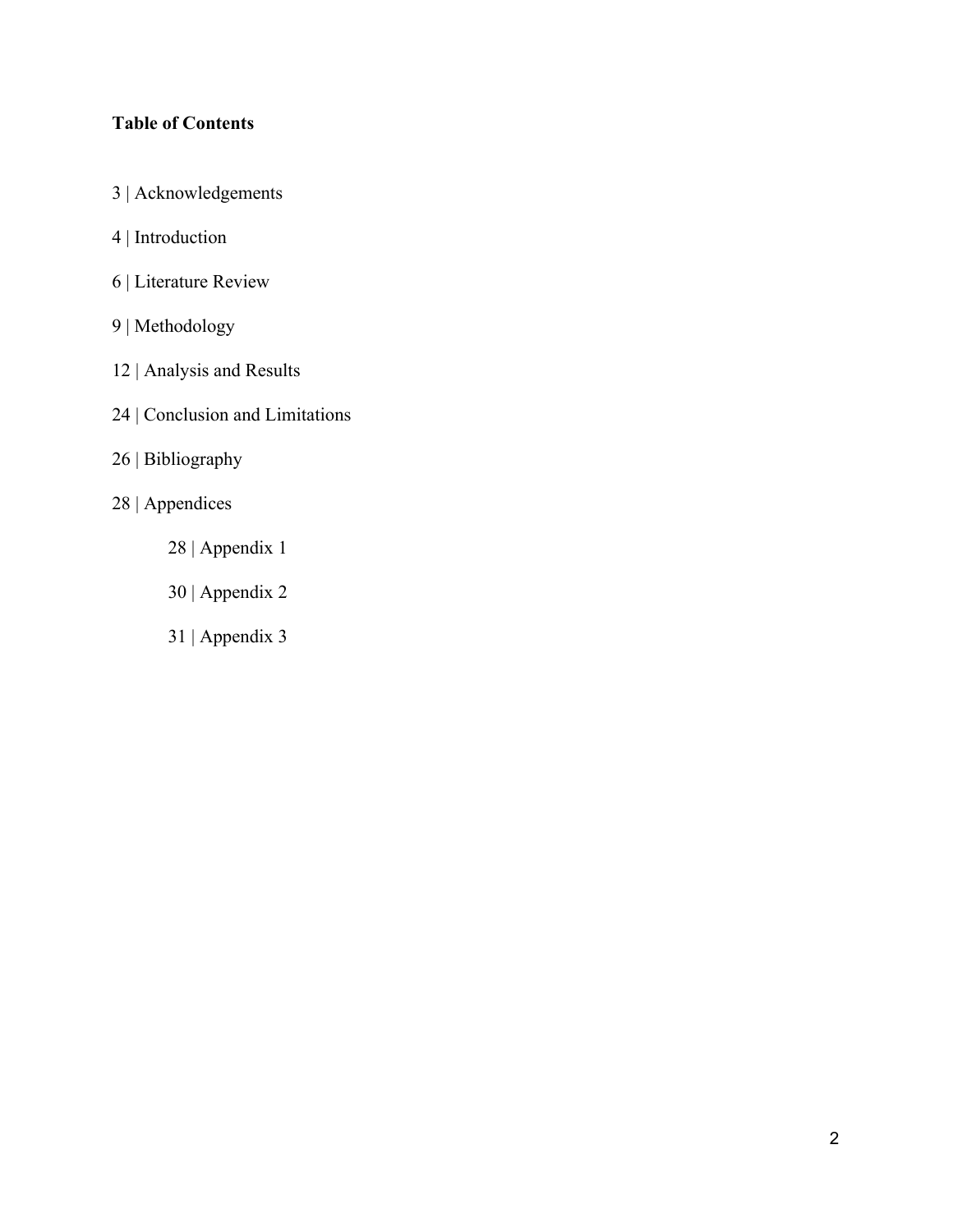# **Acknowledgements**

We are very grateful to LSE Groups for giving us the platform to carry out and perform the research. In particular we would like to thank our supervisor, Kate Summers for her support and guidance throughout the two weeks and also Melanie McCabe for her impromptu statistical help. We would like to thank all that filled out our survey and a special thanks to those who gave extra time for interviews.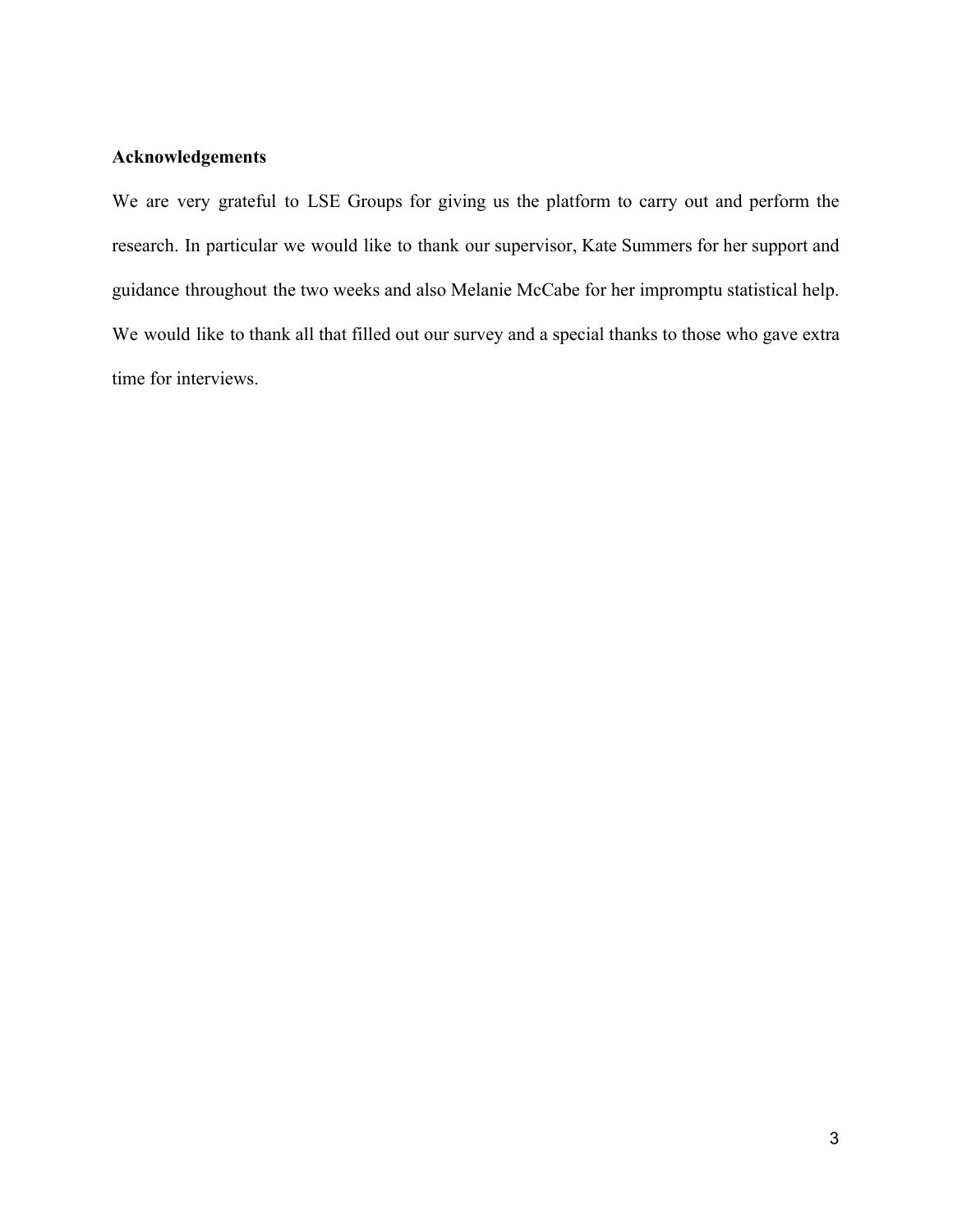#### **Introduction**

Historically, the problem of fake news is no stranger to society and has consistently interfered with the political process of democratic societies. With the development of the internet and the advent of social media recently, traditional constraints can no longer be imposed on news agencies. Information shared on the internet and social media sites can have comparable influence as traditional sources and spread rapidly, yet anyone can disseminate articles on those platforms without them necessarily being true or fact-checked as a prerequisite. Without a revised strategy to tackle this issue, fake news could prove inimical to people's trust in both traditional and contemporary sources of information.

Due to the diversity of platforms that publish online information - from qualified journalists to less reputable tabloid press - it is important for people to critically judge the credibility of the news that they read online, especially fake news. Here, "fake news" is taken to be articles that are intentionally and verifiably false and could mislead readers.

Against this background, surveys and follow-up interviews were employed to investigate the news consumption patterns of young adults and the correlation of their habits with their level of trust in the news. In addition, the factors that readers assess when deciding which articles they trust were examined in close detail. The focus of this paper is the influence of both the more traditional source cues, such as spelling, as well as the effect of community evaluation- for example the number of shares and retweets on an article- on the reader's information selection process.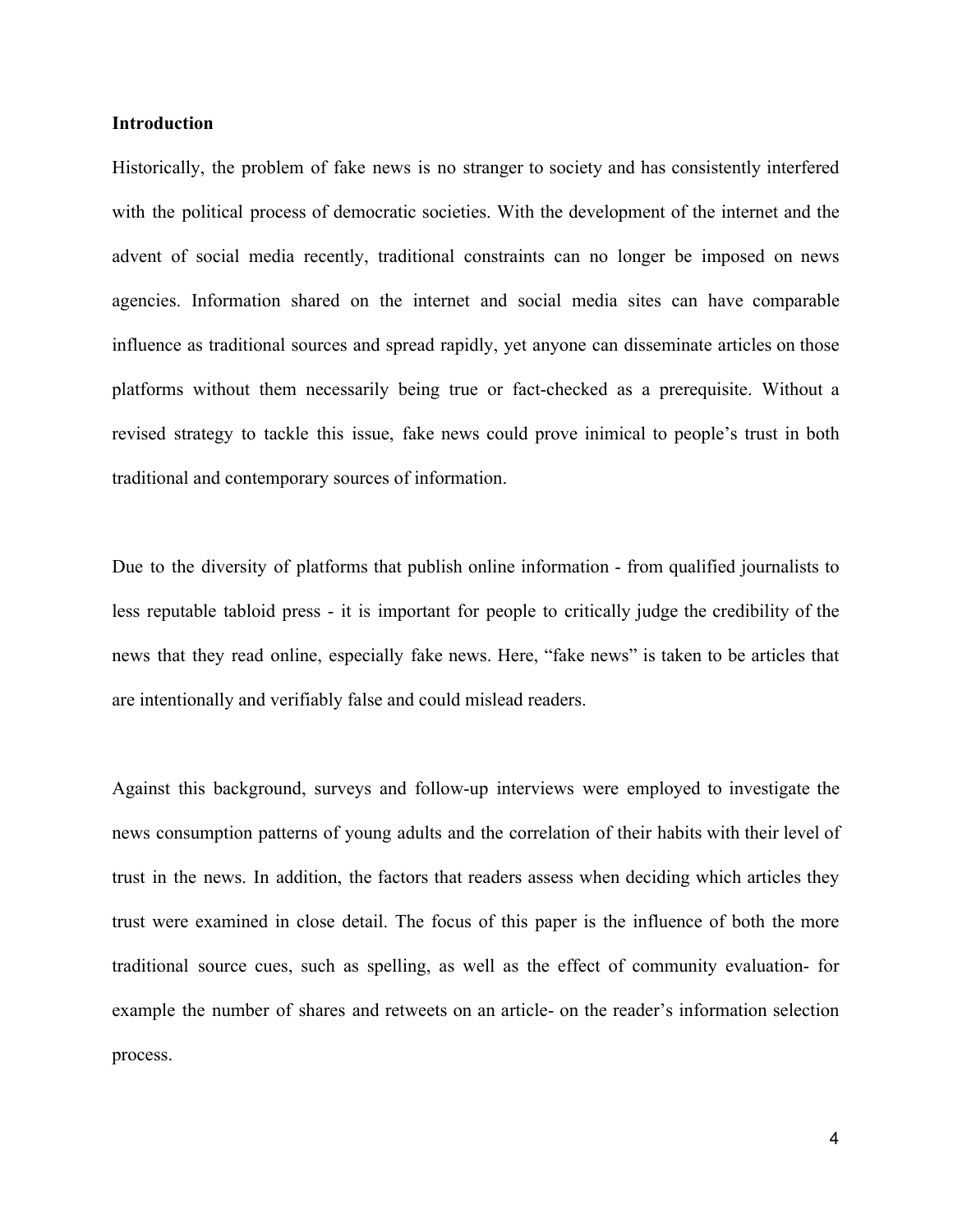We find that while there are two distinct categories of cues that two corresponding groups of people focus on, all readers put strong emphasis on the reputation of the news agencies. Additionally, this paper gives policy recommendations to address the issue of fake news, emphasizing the long-term efficiency of policies that target information literacy of the public.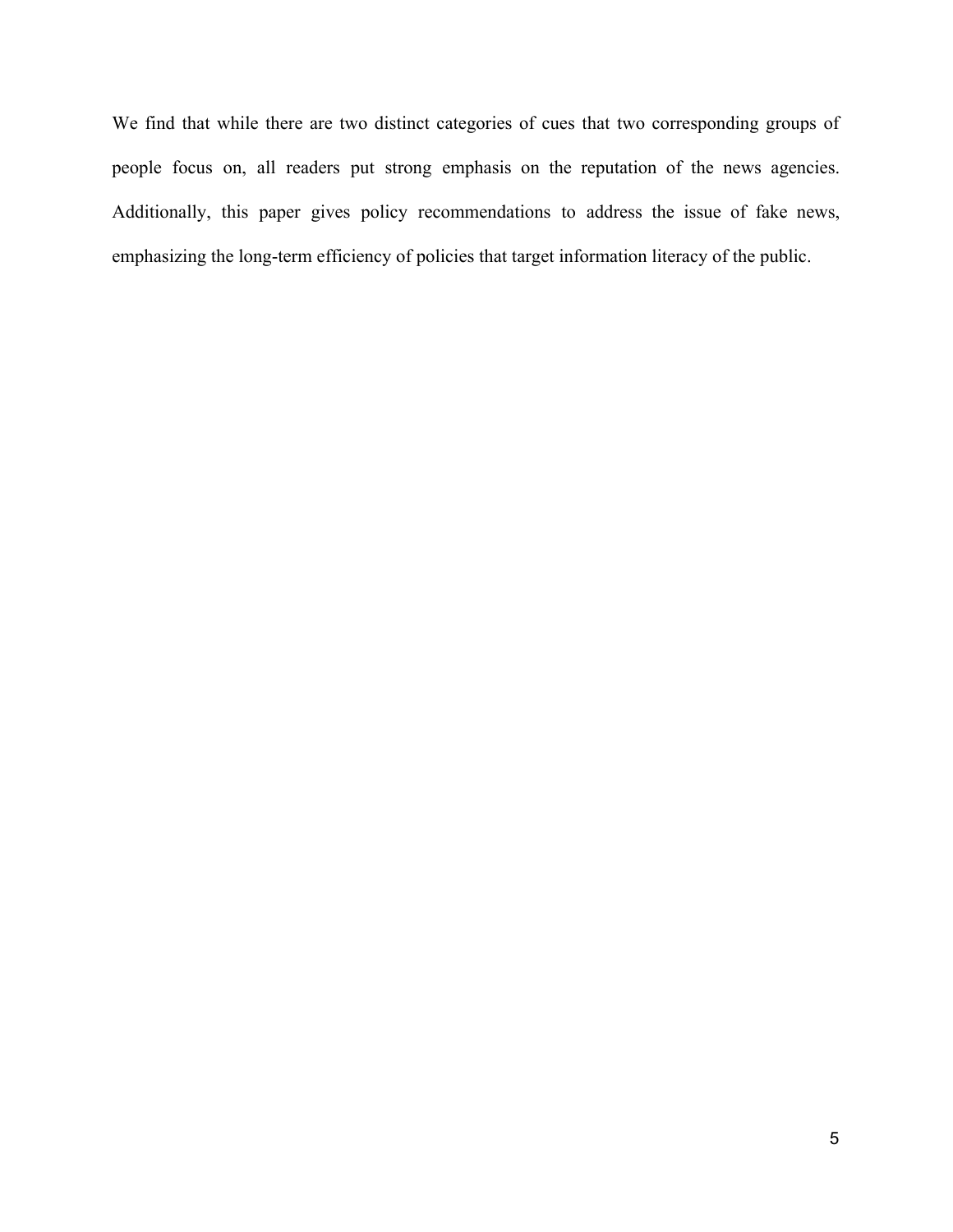#### **Literature Review**

The barriers to entry for producing fake news have dropped precipitously due to the rise of the internet, given how easy it is to set up a website or social media page and monetise it through advertising. This has led to the proliferation of fake news among news media outlets in general. (Allcott & Gentzkow, 2017)

There is also an increased reliance of individuals on social media as a platform to access the news. This has been confirmed in a study by the Pew Research Centre which reported that 62% of US adults now cite social media sites as one of their news sources. (Gottfried & Shearer, 2016) This development has caused traditional media outlets to include stories that are trending on social media, without necessarily having a clearly defined policy for verifying the content before it is broadcasted (Adornato & Lysak, 2017). This has also culminated in an uptick in newsreaders' exposure to fake news (Adornato, 2016).

As the development of information technology and social media seems largely responsible for the proliferation of fake news and hence lower levels of trust, it may prove interesting to examine social media usage habits with respect to news and whether this influences individuals' trust in the news.

The fact that fake news has compromised news media trust levels in democracies that rely heavily on news media to inform its citizens spells problems for political decision making among citizens and the political process (Jones, 2004; Balmas, 2014). It sows confusion about basic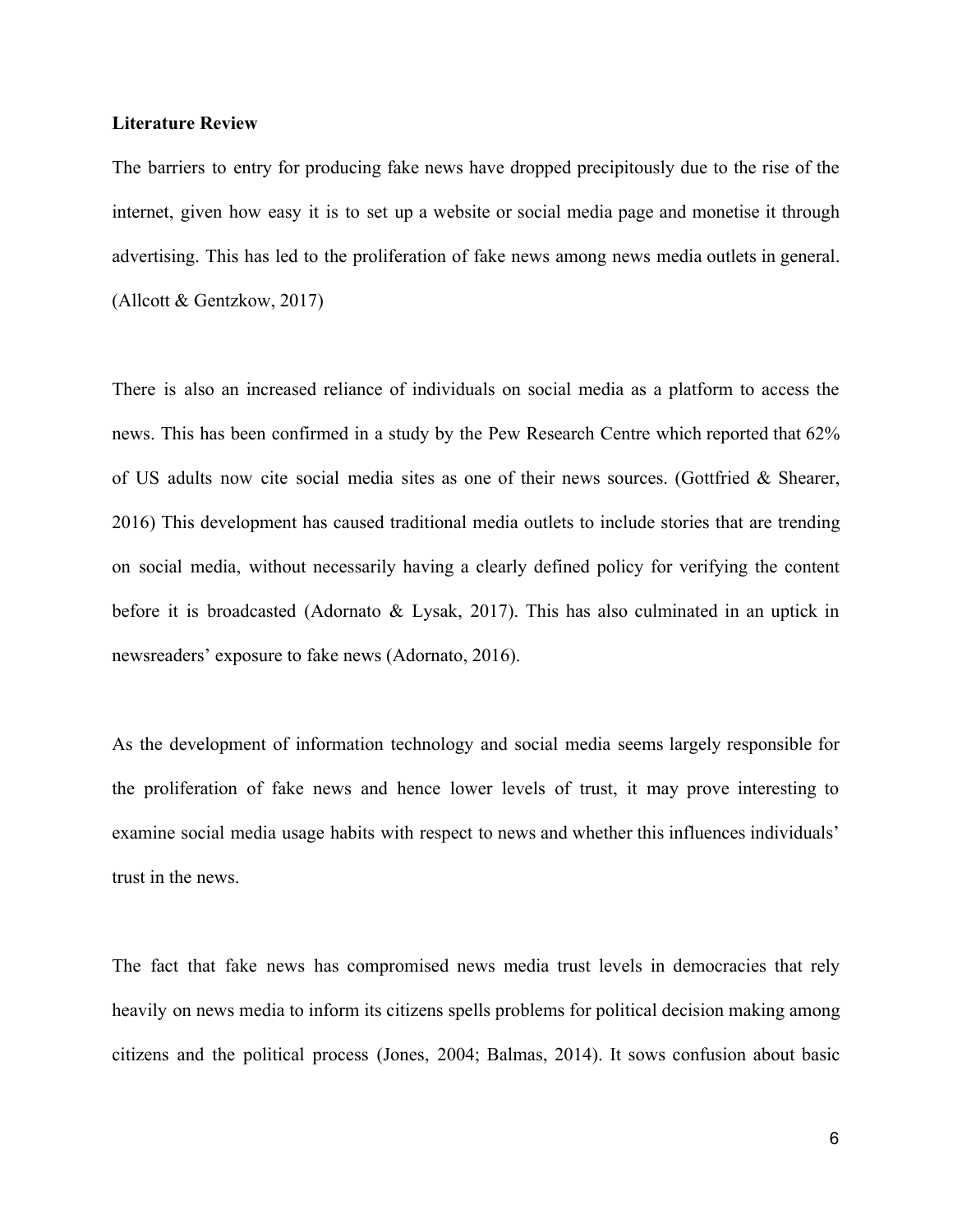facts, with 88% of US adults saying that fake news has caused them a significant degree of confusion about basic facts (Barthel, et al., 2016). When confronted with confusion about trust in their information, people typically fall back to natural bias inherent in human thinking, such as the strong drive towards belief and attitude consistency, and a tendency to be overconfident in one's beliefs and judgement (Kuklinski, et al., 2000). Worryingly, fake news articles have a lasting impact on a person even after it has been discovered to be false (Polage, 2012). A more insidious effect is that conformity to erroneous recollections was even more pronounced in group settings, making the "echo chambers" and "filter bubbles" propagated by social media severe sources of misinformation (Edelson, et al., 2011) and for self-contained narratives to emerge (Bessi, et al., 2015).

Clearly, fake news is a problem that requires closer examination. To formulate effective policies to deal with this issue, a better understanding of the factors that contribute to the perceived trustworthiness of a news article has to be achieved. Although existing literature includes a multidimensional scale of measure trust in news media (Kohring & Matthes, 2007), there is a lack of a model that factors in the sweeping changes that have taken place in terms of news consumption and perception patterns over recent years.

Additionally, current research does not target the consumption habits of young people in particular who receive the highest exposure to social media and hence fake news (Greenwood, et al., 2016). Moreover, this is the demographic that carries the most political weight in terms of the future.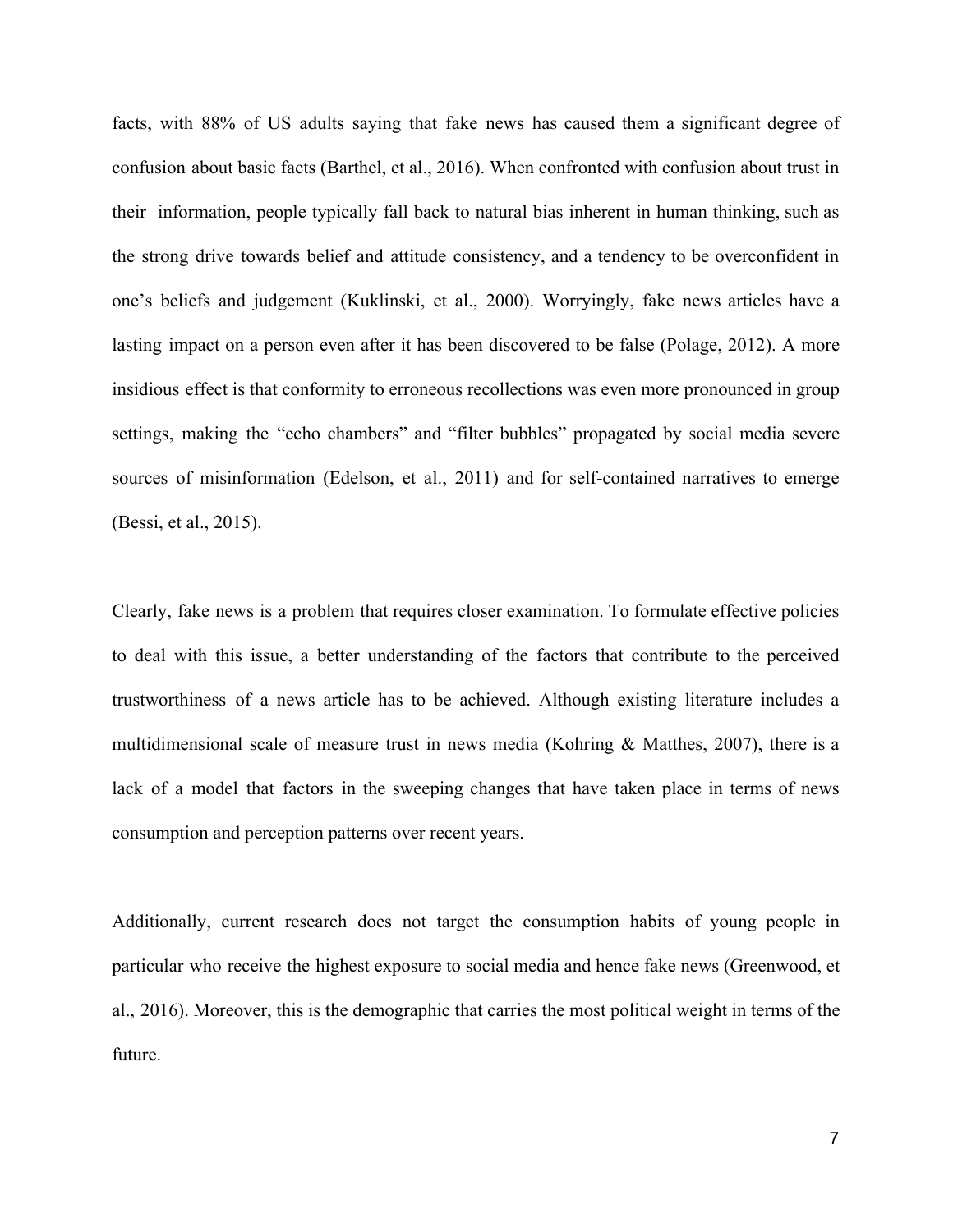As a side note, the existing literature is primarily US based. Research that focuses specifically on the UK should be used to determine if such trends are present across borders.

This prompts these research questions:

**What determines the perceived trustworthiness of a news article among young adults? What implications do the findings of this research have for effective policy response to the problem of fake news?**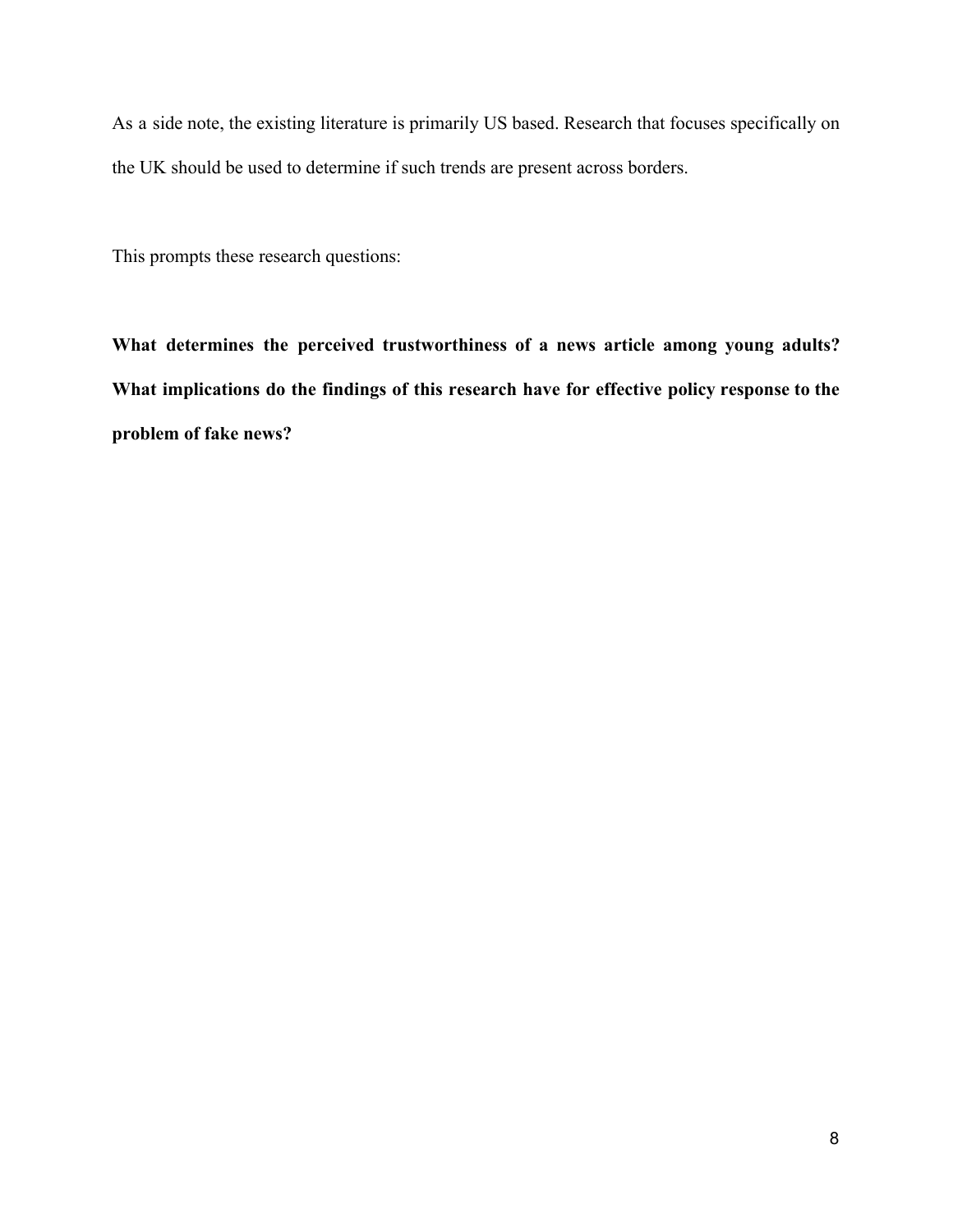#### **Methodology**

#### i. Sample

In total, 150 useable responses from young adults under the age of 35 have been collected through convenient sampling. The surveys were distributed online through researchers' social circles. Taking in consideration the researchers' backgrounds, we assumed that our sample population generally had relatively high education levels, as reflected by our question on education level. Young adults were chosen as the group of interest because they heavily rely on digital platforms for news consumption, thus more prone to the effects of proliferation of fake news on social media.

#### ii. Data Collection

#### *Surveys*

Survey questions were designed to navigate the correlation between the target group's news consumption habits and the credibility cues that would affect their perception and trust in news.

In terms of news consumption patterns, the frequency and the sources from which young people read news were of interest. The survey questions were designed to evaluate nine factors that could influence level of trust in news: reputation of news sources, presentation of an article, alignment with pre-existing knowledge, number of similar articles, number of shares, spelling and grammar, etc. (see Appendix). After data collection, SPSS was used to evaluate our survey data to see relationship between different factors in influencing credibility.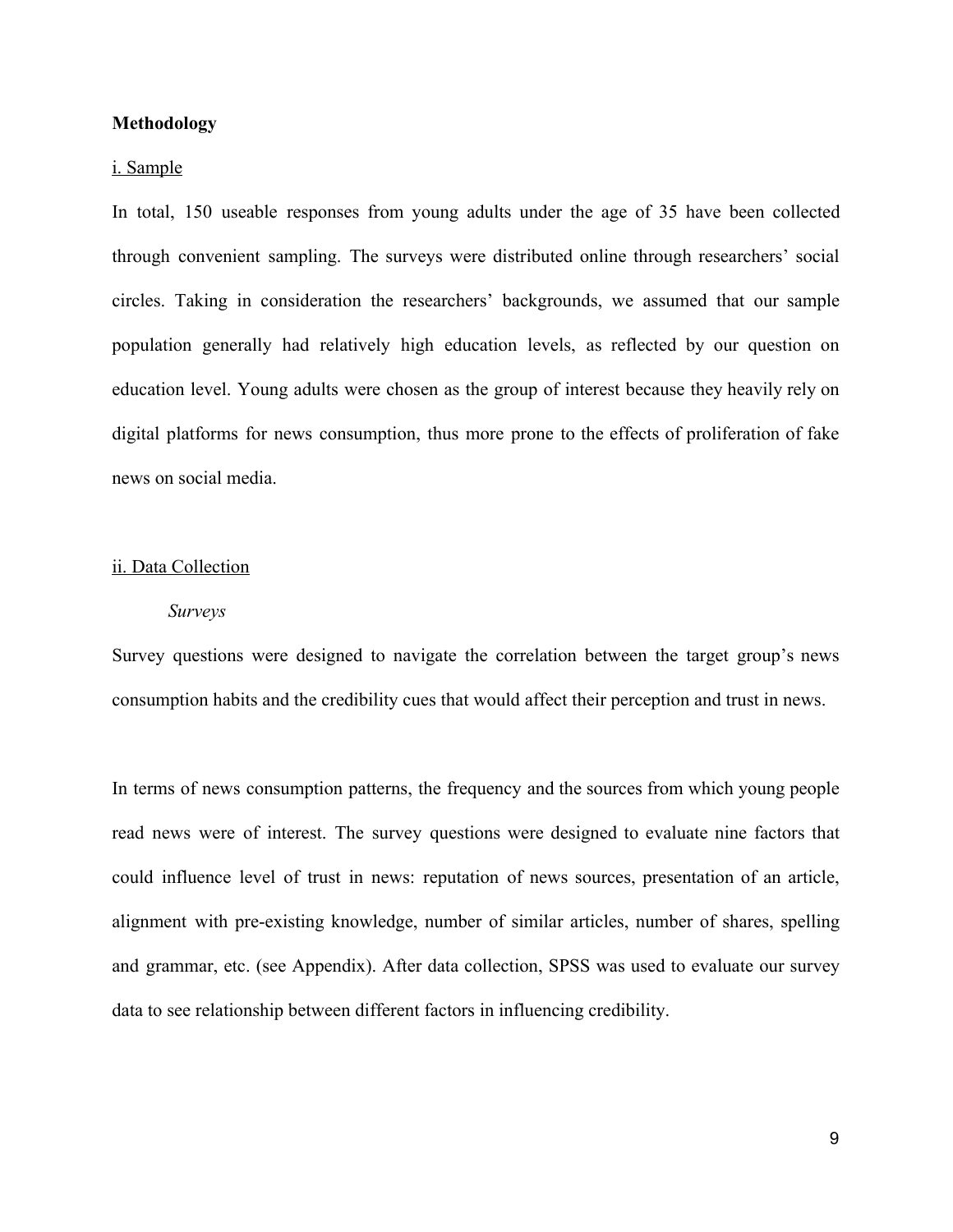#### *Interviews*

Follow-up interviews were conducted in a semi-structured format with a sample of five people who completed the survey previously, with an aim of refining the survey findings and delving deeper into their news consumption habits on social media platforms. We grouped the questions thematically and prepared a starter question with several suggested follow-on questions to allow for flexibility when conducting the interviews.

#### iii. Limitations

#### *Time and resource constraints*

Due to limited time and resources, convenience sampling was used. Hence, surveys were distributed through the social networks of the researchers. It potentially led to sampling bias as the sample was skewed towards the over-representation of prevalent characteristics in those social circles; thus it might not be easily generalised.

#### *Potential biases in survey responses*

There could be social desirability bias as respondents might respond in ways they thought would be viewed favourably, rather than responding genuinely. For instance, they might give answers that made them seem like more of an engaging reader of news.

A Likert scale was used rather than Agree/Disagree questions to avoid acquiescence bias. This scale presupposed that the sample had an opinion on the question asked. Hence, sampling highly educated young adults reduced the likelihood of the sample having no opinion.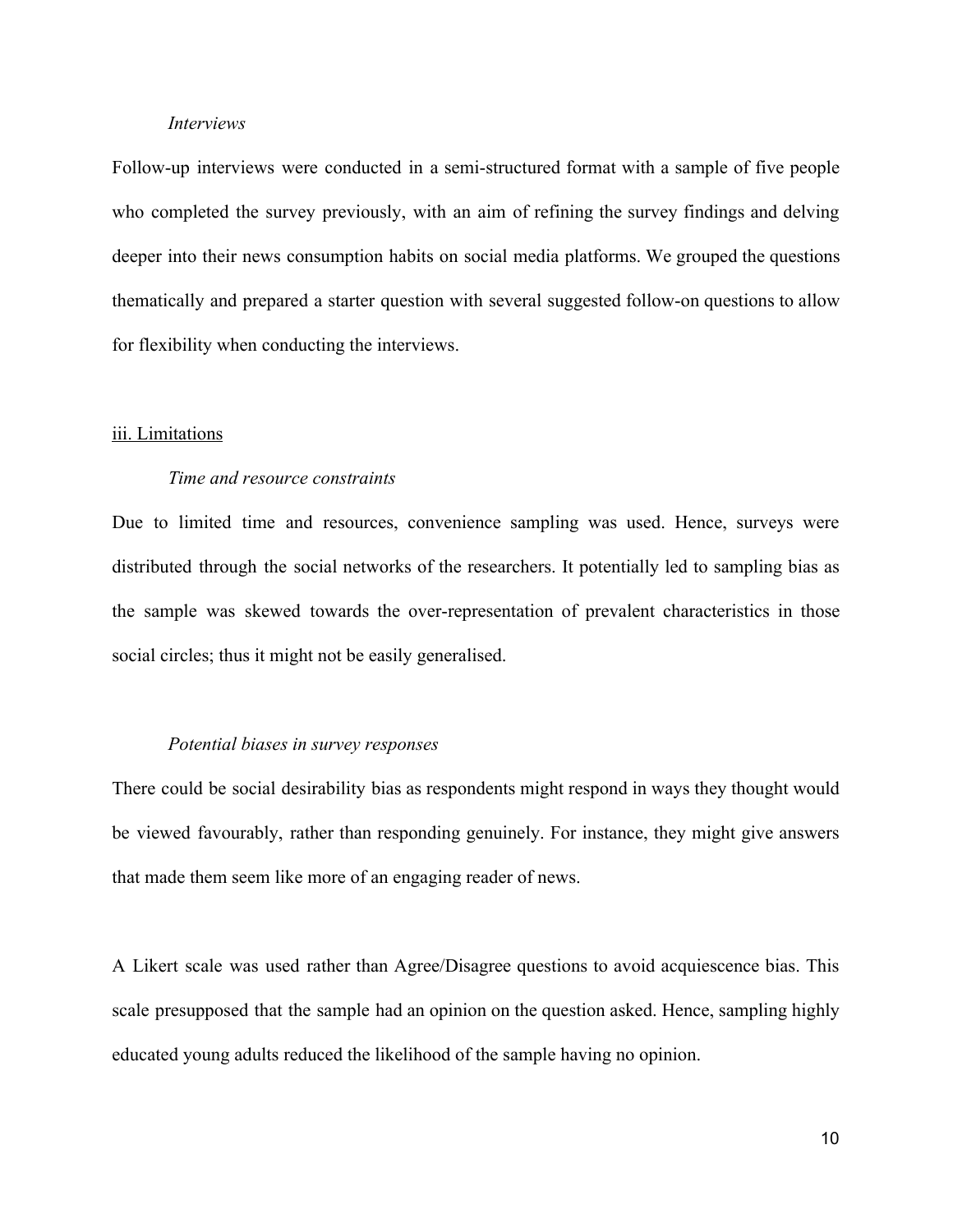#### *Potential biases in interview responses*

Due to rather limited experience in conducting interviews, there arose concerns of the interviewer-led bias. Interviewers might have unintentionally prompted interviewees in a certain direction, through the choice of words or the tone when phrasing questions. In addition, we would expect more significant social desirability bias to occur in interviews as it took place face-to-face and the interviewees were friends of the researchers.

#### iv. Ethical considerations

To comply with standard research ethics, the identities of the participants remained anonymous. Consent was asked for both surveys and interviews. The two survey responses that did not consent were disregarded. Pilot surveys were tested to ensure that the methodology conformed to the ethical requirements.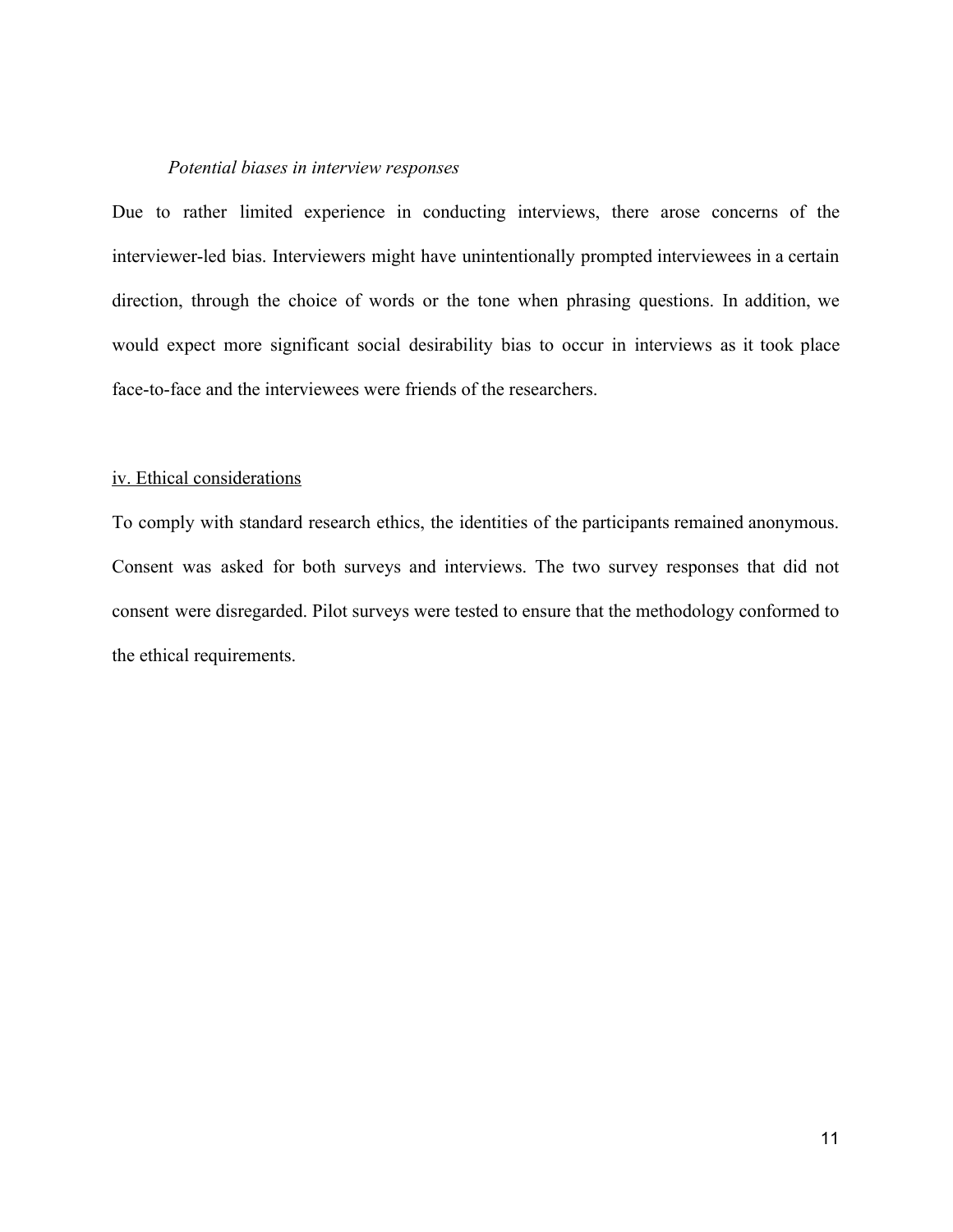#### **Analysis and Results**

#### i. Descriptive Statistics

58% of the survey respondents were UK nationals. 94% of respondents were aged 18-34. 90% of respondents were students and 81% had an undergraduate or higher degree.

The data (Fig.1) showed that 74% of respondents read news at least daily, suggesting the significance of news consumption in young adults' daily life.



#### FIG.1 FREQUENCY OF NEWS CONSUMPTION

The data (Fig.2) indicated a clear majority of digital sources (95%). This confirms our expectation as the chosen target group, young adults, rely heavily on digital platforms for news. Further breaking down into digital sources indicated a mixed balance between social media and news websites (Fig.3), out of which 70% of respondents listed BBC as one of their three main new sources.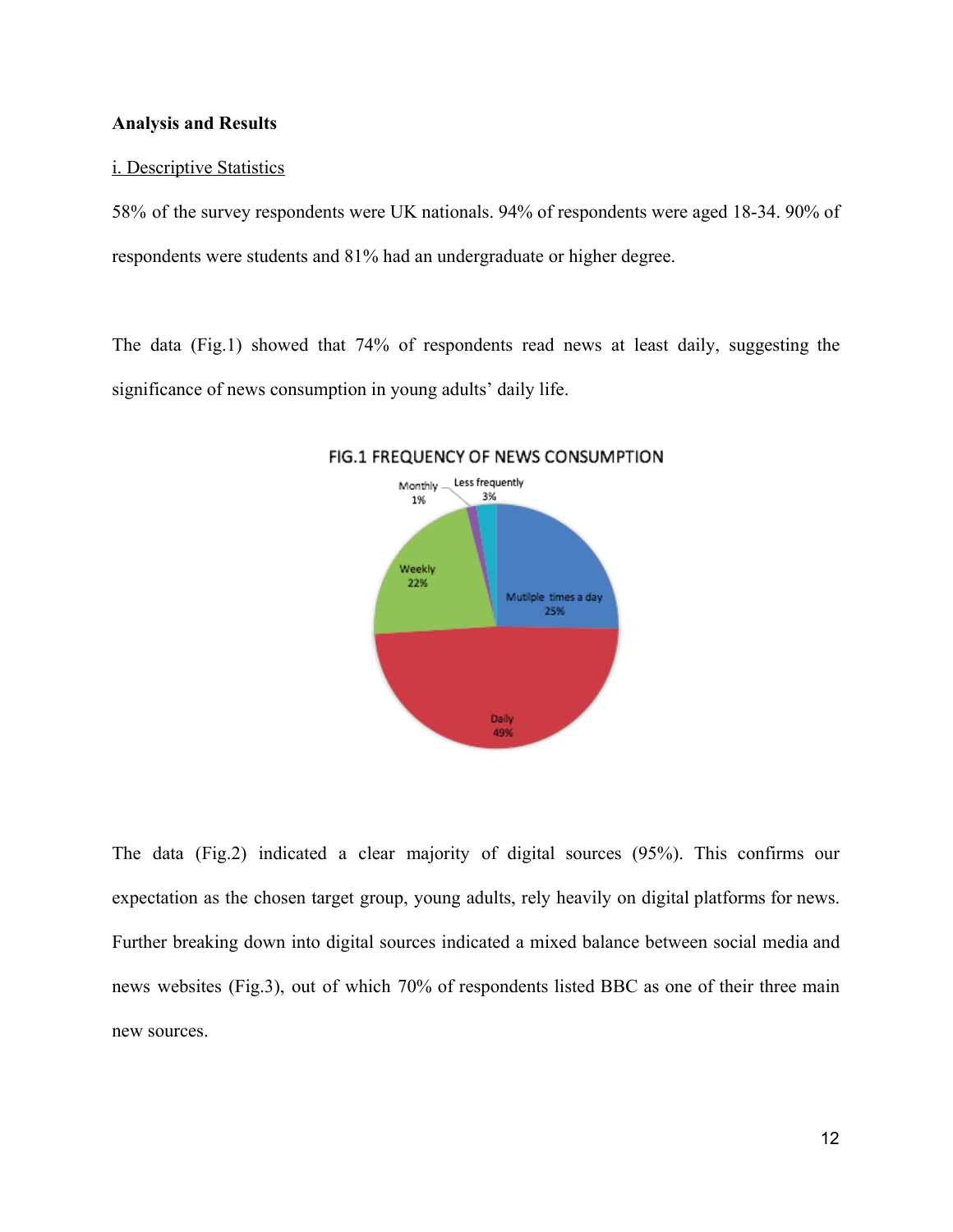

# FIG.3 BREAKDOWN OF DIGITAL SOURCES



The data (Fig.4) also suggested that a majority of respondents placed a fairly high level of trust in their sources of news.

FIG.4 DISTRIBUTION OF TRUST IN NEWS

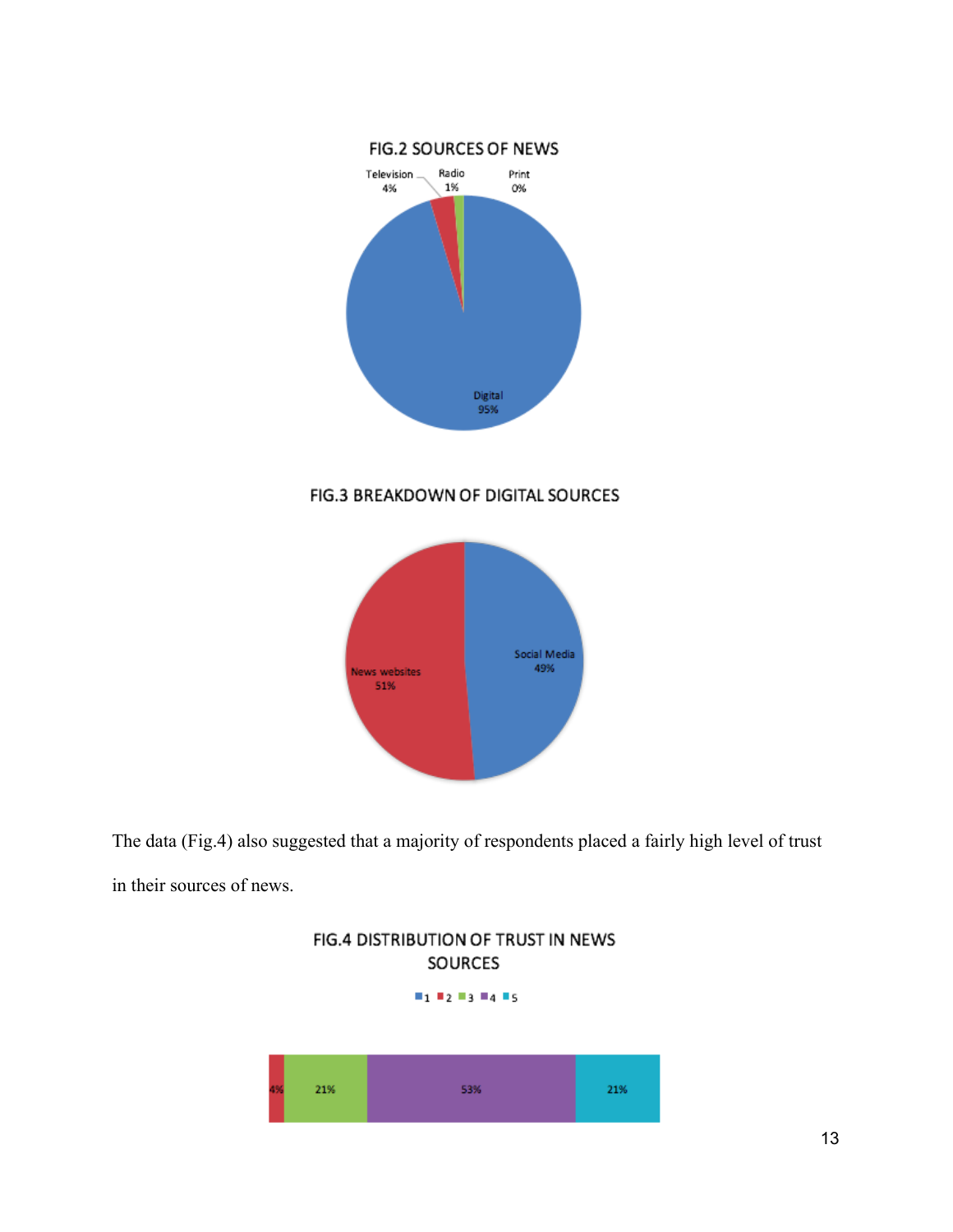About fake news, the data (Fig.5) shows that about 77% of respondents believed that fake news was a serious problem in general. About 80% believed that fake news was a serious problem in recent political events. The proportions were sufficiently significant. However, only 59% saw it as a problem in the referendum on Brexit.



# FIG.5 DISTRIBUTION OF VIEWS ON THE SERIOUSNESS OF FAKE NEWS AS A PROBLEM

Regarding the tackling of fake news, about 94% of respondents gave a score of 3 or less. (Fig. 6)



# FIG.6 DISTRIBUTION OF VIEWS ON THE TACKLING OF FAKE NEWS

5 = very well addressed 1 = not well addressed at all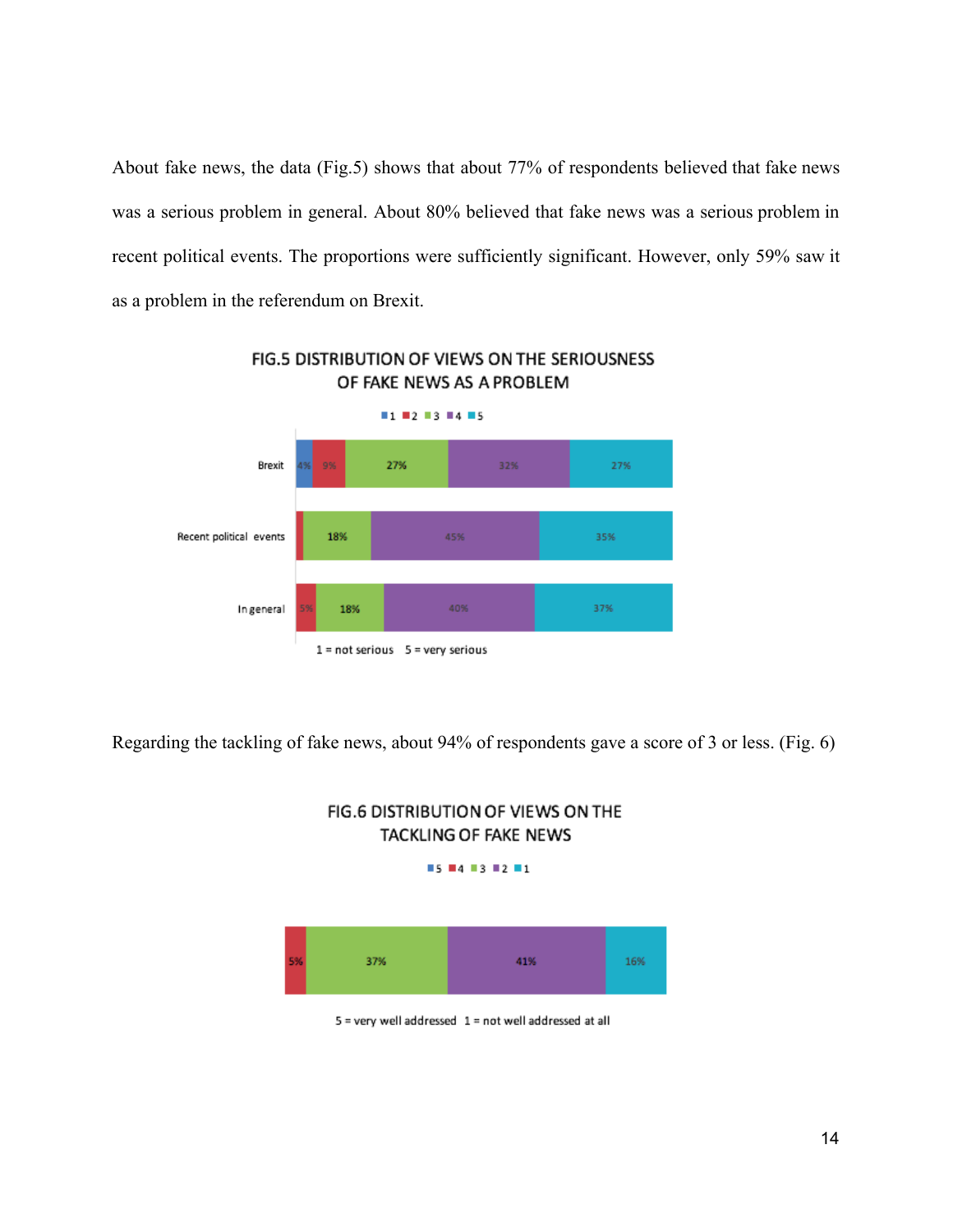The proportions of respondents who believed that the government, newsreaders, news agencies and social media companies should be responsible for tackling fake news were 55%, 59%, 76% and 61% respectively. (Fig. 7)



# FIG.7 DISTRIBUTION OF VIEWS ON THE RESPONSIBILITY OF TACKLING FAKE NEWS

#### ii. Spearman's Correlations

#### *Relationship between frequency of reading news and trust levels*

Correlation analysis found a positive relationship between the frequency with which respondents checked the news and the level of trust they had in the news. More specifically, the test found a correlation coefficient of 0.148, with a p-value of 0.071, meaning that this relationship was significant at the 10% level of significance. (Table 1)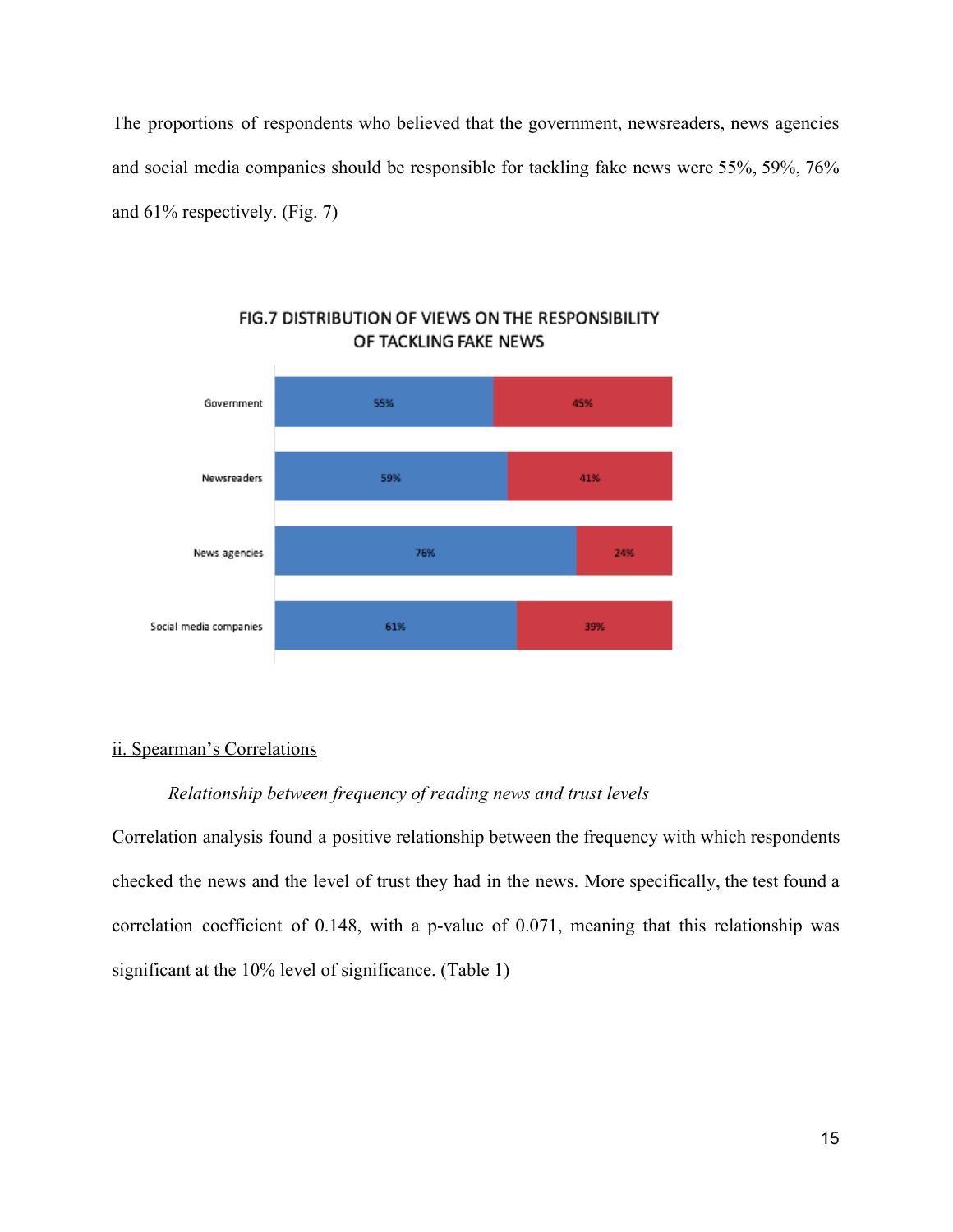Taking into account the interview sessions, this relationship was attributed to the possibility that frequent newsreaders are more familiar with the narratives presented by news websites. As a result, news articles that they subsequently read are more likely to conform with their pre-existing beliefs, contributing to generally higher trust levels in the news.

From another angle, we may presume that with greater experience in judging credible news sources, readers might settle on a few but very trusted news agencies- and have a great level of trust in them.

| TABLE 1: CORRELATION BETWEEN FREQUENCY OF NEWS |                     |                            |          |         |  |  |  |
|------------------------------------------------|---------------------|----------------------------|----------|---------|--|--|--|
| <b>CONSUMPTION AND TRUST IN NEWS SOURCES</b>   |                     |                            |          |         |  |  |  |
|                                                |                     |                            | How      |         |  |  |  |
|                                                |                     | often                      |          |         |  |  |  |
|                                                |                     | read                       | Trust in |         |  |  |  |
|                                                |                     |                            | news     | sources |  |  |  |
| Spearman's                                     | How often           | Correlation                | 1.000    | .148    |  |  |  |
| rho                                            | read news           | Coefficient                |          |         |  |  |  |
|                                                |                     | Sig. (2-tailed)            |          | .071    |  |  |  |
|                                                |                     | N                          | 150      | 150     |  |  |  |
|                                                | Trust in<br>sources | Correlation<br>Coefficient | .148     | 1.000   |  |  |  |
|                                                |                     | Sig. (2-tailed)            | .071     |         |  |  |  |
|                                                |                     | N                          | 150      | 150     |  |  |  |

#### *Relationship between the importance of reputation and trust levels*

The data indicated a strong positive correlation between the importance that newsreaders attach to reputation in trusting a news article and the overall level of trust they had in the news. The correlation was calculated to be 0.296 with a p-value of 0.000 (3 decimal places), meaning that this relationship was significant at the 1% level of significance. (Table 2)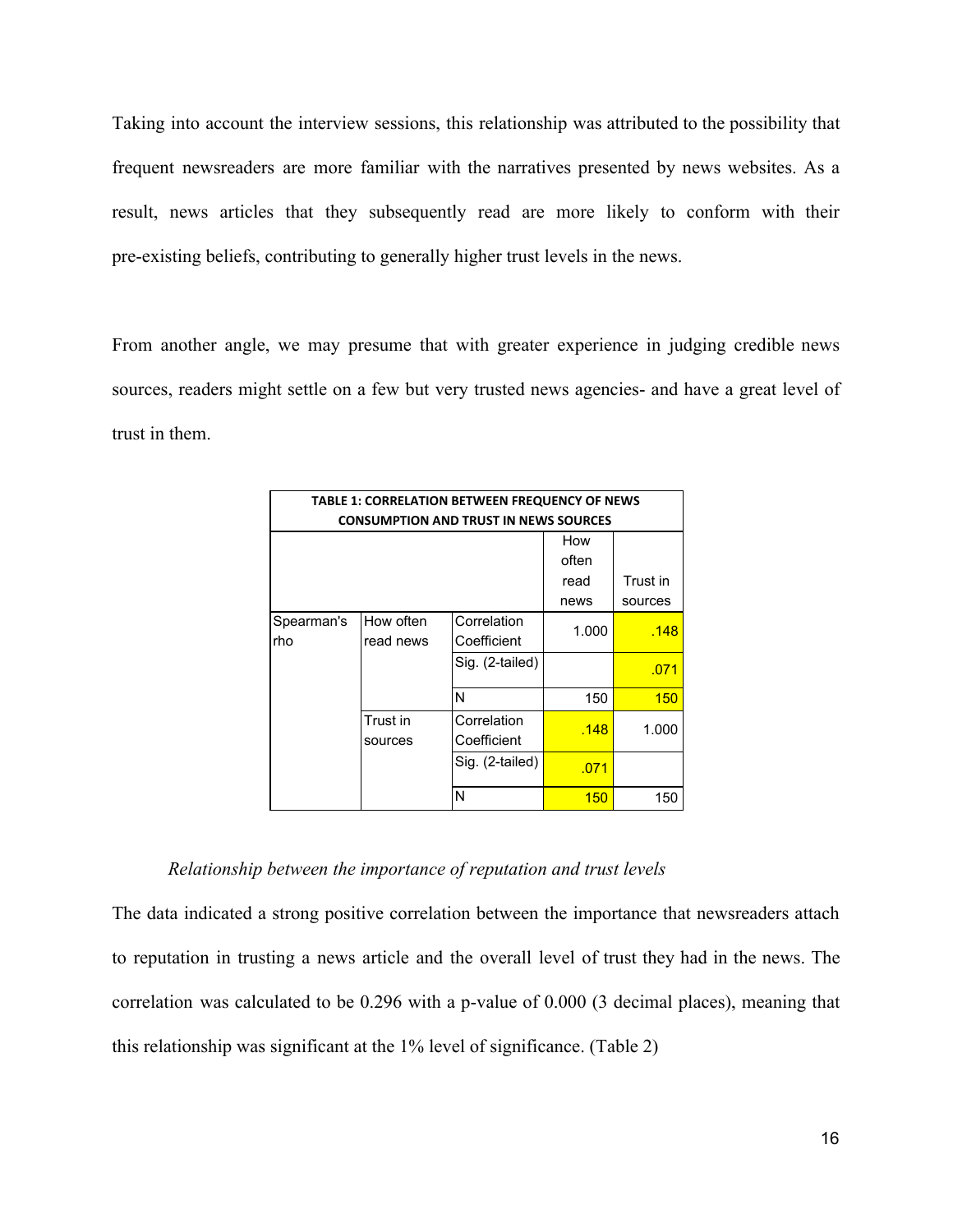When asked if their level of trust in news generally has changed in recent years, one interviewee replied: "*Not in those mainstream websites like BBC or CNN, but more with random articles you view online*. (Interview #1)" Another interviewee commented: "*...when it comes to less credible news agencies, I would sometimes discredit them all together.* (Interview #2)" This shows that established news agencies still draw in readers based on their reputation while some disregard any articles not published by a trusted agency.

# *Relationship between the importance of the existence of articles stating similar facts and trust levels*

The data showed a positive correlation between the importance that newsreaders place on the existence of articles stating similar facts in believing a news article and the level of trust they had in the news. The correlation coefficient was 0.164 with a p-value of 0.045, meaning that this relationship was significant at the 5% level of significance. (Table 2)

Analysing the qualitative data, this finding was ascribed to the fact that readers who placed high importance on reputation as a trust factor believed that the existence of multiple sources would result in the weeding out of misinformation. During the interviews, *cross-reading* was cited as a way to verify their news: "*I usually read through various news articles to get a better picture of what's going on.*(Interview #3)"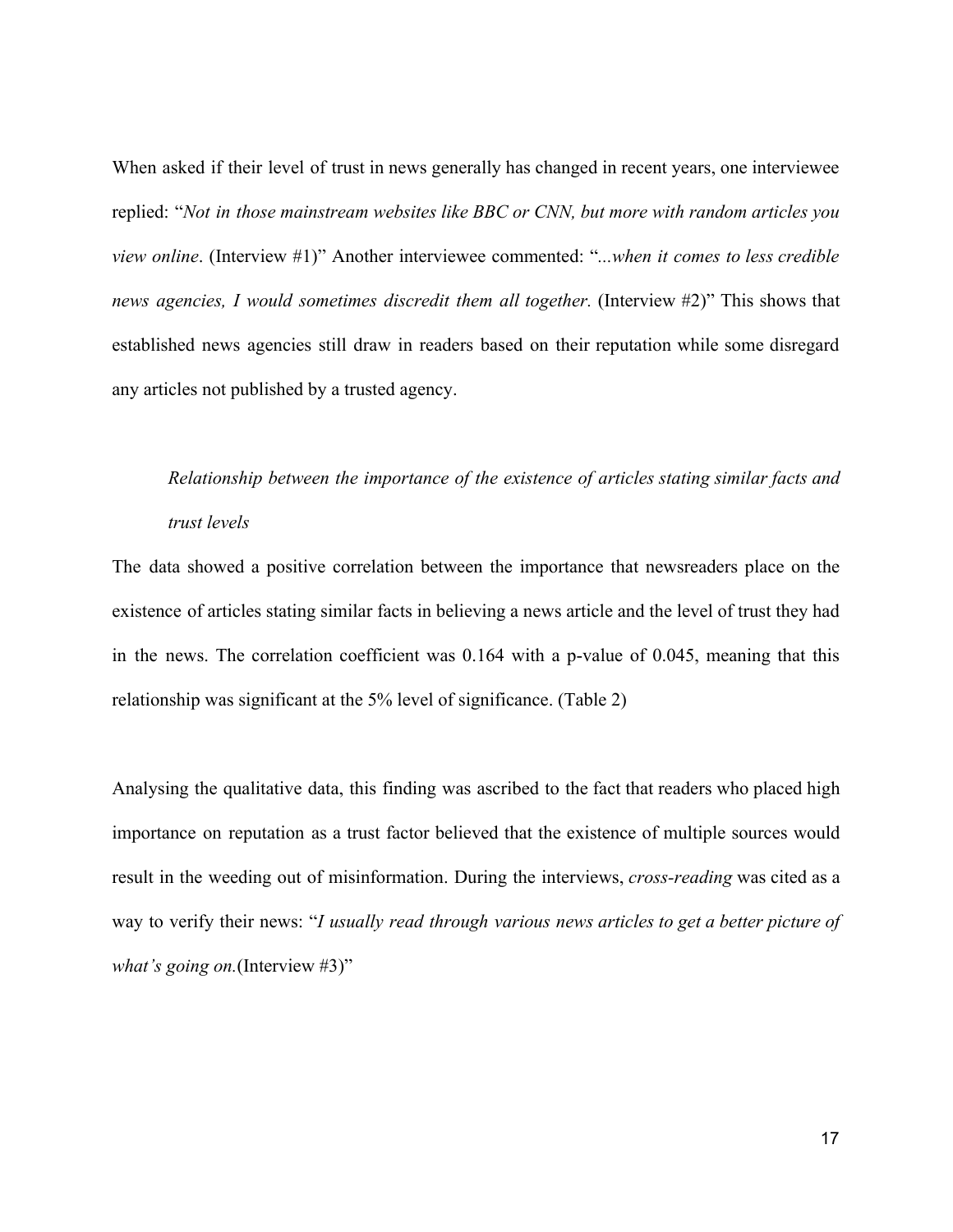| TABLE 2: CORRELATIONS BETWEEN FACTORS INFLUENCING TRUST AND TRUST IN NEWS SOURCES |                                    |      |                                       |                                       |                                                  |                                     |                                                 |                                       |                             |                               |                           |                         |
|-----------------------------------------------------------------------------------|------------------------------------|------|---------------------------------------|---------------------------------------|--------------------------------------------------|-------------------------------------|-------------------------------------------------|---------------------------------------|-----------------------------|-------------------------------|---------------------------|-------------------------|
|                                                                                   |                                    |      | Importa<br>nce of<br>present<br>ation | Importa<br>nce of<br>no. of<br>shares | Importa<br>nce of<br>aligning<br>with<br>beliefs | Importa<br>nce of<br>reputati<br>on | Importa<br>nce of<br>no.<br>similar<br>articles | Importa<br>nce of<br>reliable<br>data | Importa<br>nce of<br>author | Importa<br>nce of<br>spelling | Importa<br>nce of<br>tone | Trust in<br>source<br>s |
| Spear<br>Trust<br>man's<br>in.<br>rho<br>sourc<br>es                              | Correla<br>tion<br>Coeffici<br>ent | .114 | $-.017$                               | $-.083$                               | $.296***$                                        | $.164*$                             | .153                                            | $-0.088$                              | $.164*$                     | .135                          | 1.000                     |                         |
|                                                                                   | Sig.<br>$(2$ -taile<br>d)          | .164 | .840                                  | .313                                  | .000                                             | .045                                | .061                                            | .285                                  | .045                        | .099                          |                           |                         |
|                                                                                   |                                    | N    | 150                                   | 150                                   | 150                                              | 150                                 | 150                                             | 150                                   | 150                         | 150                           | 150                       | 150                     |

\*\*. Correlation is significant at the 0.01 level (2-tailed)

\*. Correlation is significant at the 0.05 level (2-tailed)

#### iii. Analysis of Variance (ANOVA)

An analysis of variance was run taking the various media outlets as the treatment groups. It was found that people's trust in social media as a news outlet was significantly less than people's trust in TV/radio. This finding was statistically significant at the 1% level of significance.

Paradoxically, individuals seemed to prefer using social media as a mean of accessing the news as compared to formal news websites despite the fact that they had lower trust in social media as a source of news. One reason for this is that young adults feel that accessing the news through social media is more efficient. With social media, individuals do not have to read an entire article and can keep updated in a matter of seconds. Additionally, interviewees found that news articles that appear on their social newsfeed are likely to be more interesting and engaging as they are shared by their friends.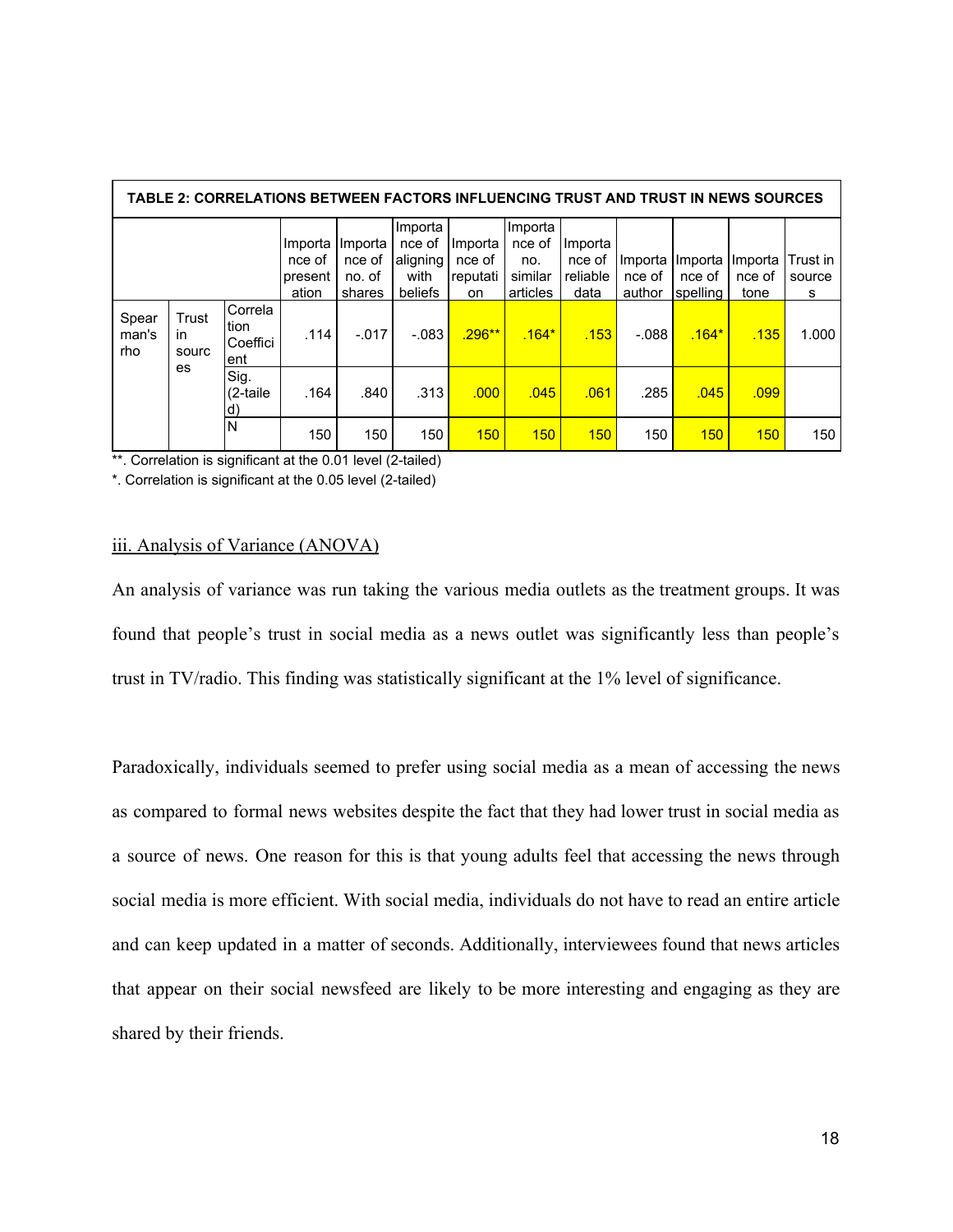As young adults find social media an increasingly convenient means of reading the news, this points towards the fact that policies which ensure the content available on social media is factually verified are of paramount importance. This raises the question of whether social media companies should assume a certain level of responsibility for the information shared on their sites.

| <b>TABLE 3A: TRUST IN NEWS SOURCES</b> |     |       |           |            |                   |       |         |         |
|----------------------------------------|-----|-------|-----------|------------|-------------------|-------|---------|---------|
|                                        |     |       |           |            | 95% Confidence    |       |         |         |
|                                        |     |       |           |            | Interval for Mean |       |         |         |
|                                        |     |       | Std.      |            | Lower             | Upper |         |         |
|                                        | N   | Mean  | Deviation | Std. Error | Bound             | Bound | Minimum | Maximum |
| TV/Radio                               | 7   | 4.143 | .8997     | .3401      | 3.311             | 4.975 | 3.0     | 5.0     |
| News websites                          | 71  | 4.099 | .7202     | .0855      | 3.928             | 4.269 | 2.0     | 5.0     |
| Social media                           | 70  | 3.714 | .7641     | .0913      | 3.532             | 3.896 | 2.0     | 5.0     |
| Total                                  | 148 | 3.919 | .7694     | .0632      | 3.794             | 4.044 | 2.0     | 5.0     |

| TABLE 3B: ANOVA ANALYSIS OF TRUST IN NEWS SOURCES |         |     |        |       |      |  |  |
|---------------------------------------------------|---------|-----|--------|-------|------|--|--|
|                                                   | Sum of  |     | Mean   |       |      |  |  |
|                                                   | Squares | df  | Square | F     | Sig. |  |  |
| <b>Between</b>                                    | 5.574   | 2   | 2.787  | 4.962 | .008 |  |  |
| Groups                                            |         |     |        |       |      |  |  |
| <b>Within Groups</b>                              | 81.453  | 145 | .562   |       |      |  |  |
| Total                                             | 87.027  | 147 |        |       |      |  |  |

# iv. Factor Analysis

*Relationship between factors determining the trustworthiness of a new source and types*

# *of newsreaders*

We focused on the different factors influencing level of trust namely and by analysing the raw data from the survey, two distinct components were identified (Table 5 and Fig.8):

• Component 1 is "traditionalist", i.e. uses traditional cues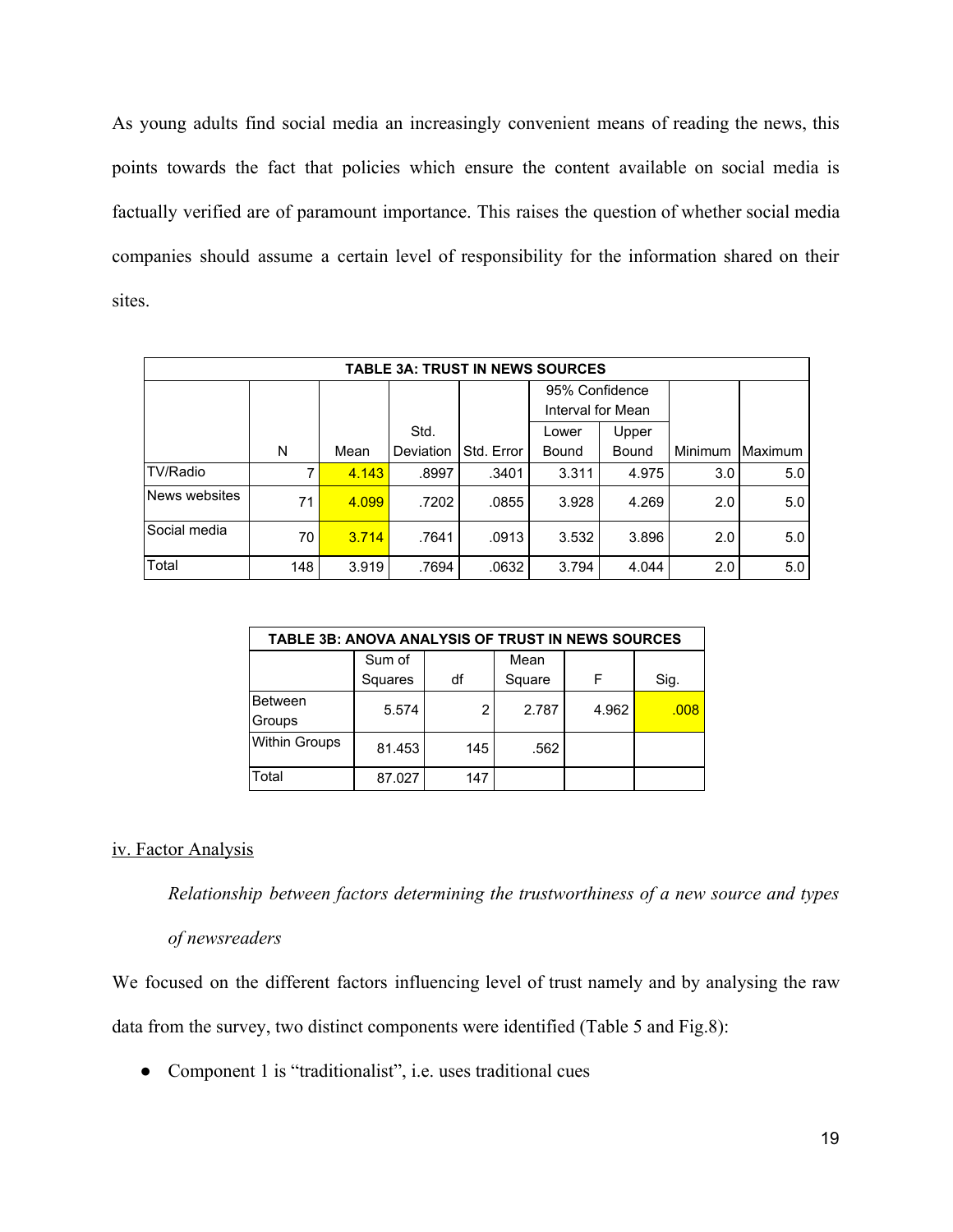• Component 2 is "modernist", i.e. uses digital cues

Component 1 relied mostly on data reliability, author, spelling and tone to form their opinion on the trustworthiness of a source of news. Factor analysis indicated a strong cohesiveness for traditionalists. This data suggested that component 1 placed more importance on the professionalism of the journalist and the article in forming their opinion; which were relatively objective features of the source of the news.

Component 2 relied mostly on presentation, number of shares, number of similar articles, alignment with pre-existing knowledge to judge the trustworthiness of a source of news. These factors play a subjective role in the determination of the trustworthiness of a source of news. Indeed, the number of shares or the pre-existing knowledge do not give an objective indication as to whether a news article is trustworthy. It raised the question if component 2 were more prone to the proliferation of fake news as fake news tend to be widely shared and generally well presented.

Curiously, there was a difference between the survey and the interview responses. Respondents in the survey seemed to put forward the importance of *traditionalist* cues. However, none of the interviewees, who had previously taken the survey, suggested *traditionalist* cues, rather opting for using *modernist* cues. The research gave evidence that even though highly educated young adults were aware that *traditionalist* cues could potentially be the best way of evaluating a news article, they actually used *modernist* cues for their relative convenience.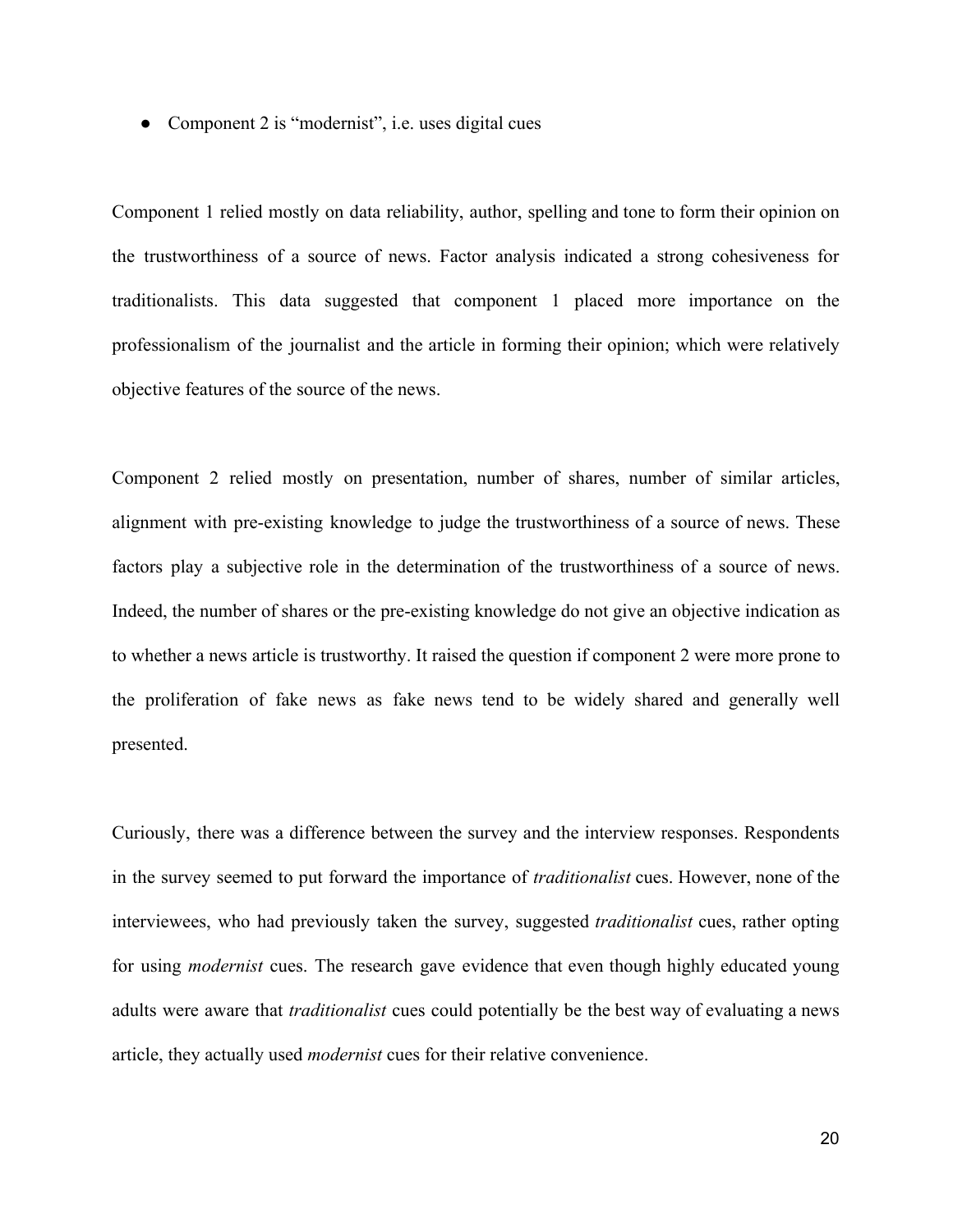# *Relationship between factors determining the trustworthiness of a new source and types of newsreaders*

Discourse analysis revealed that interviewees valued critical thinking skills to judge online information: "...*our education in critical thinking lags behind developments in the way we consume and process information.* (Interview #3)*"* It has been suggested that the young adults should be taught how to critically evaluate online information to prevent the spreading of misinformation on internet. By establishing good habits at a school age, it equips people with the right tools to keep up with the changing ways of information consumption, leading to a better informed public.

Another approach suggested by our interviewees is more government and social media interventions. However, this sort of supply-side regulations raised ethical issues. One interviewee mentioned: "...*too much government control might influence press freedom and lead to serious political concerns* (Interview #3)*",* adding that "*As the incentives are not aligned correctly, (social media) companies shouldn't have a stake in information control*".

Furthermore, interaction between governments and social media is complicated. For example, Facebook's monthly users is close to 2 billion (Statista, 2017), which would give it a population far greater than any country. In many ways it operates like its own country, setting many of its own rules and regulations, yet so far attempts to use these internal rules and regulation to prevent fake news have been deemed unsuccessful by commentators in *The Financial Times* and *the*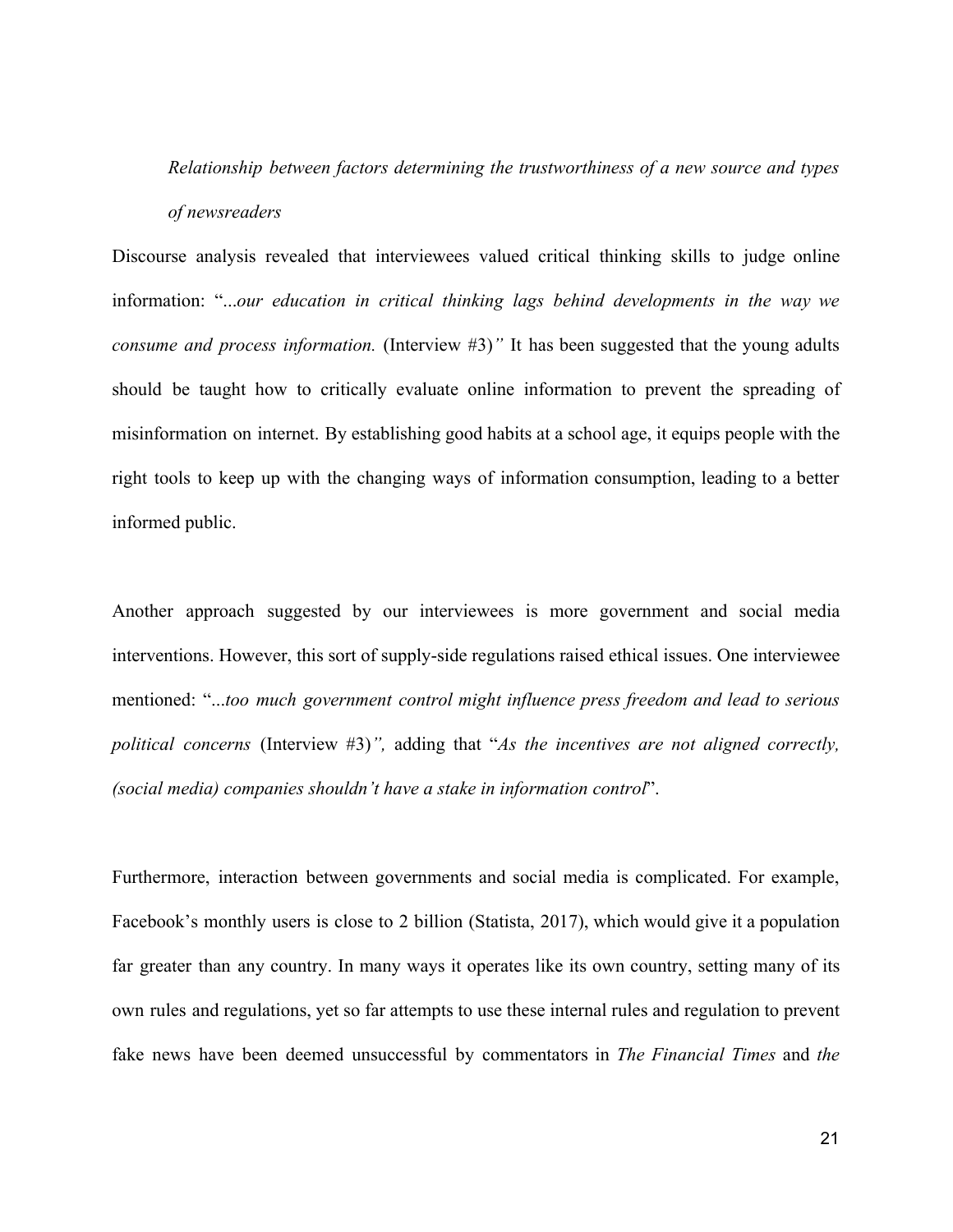*Guardian*. The size and transnationality of social medias like Facebook makes any government regulation onto them difficult to enact and enforce. This leaves only policy which directly affect news consumers. Ground up policy has mostly been unexplored until recently, with Facebook themselves looking to educate news readers (BBC, 2017), and is an area with great promise, while other routes to solutions have failed.

| <b>TABLE 5: ROTATED COMPONENT MATRIX</b> |           |         |  |  |  |
|------------------------------------------|-----------|---------|--|--|--|
|                                          | Component |         |  |  |  |
|                                          | 2<br>1    |         |  |  |  |
| Factor belief reputation                 | .465      | .496    |  |  |  |
| Factor_belief_presentation               | .107      | .749    |  |  |  |
| Factor_belief_no._shares                 | $-0.055$  | .709    |  |  |  |
| Factor belief alligns                    | .087      | .638    |  |  |  |
| Factor_belief_no._similar                | .357      | .581    |  |  |  |
| Factor belief data reliable              | .731      | .213    |  |  |  |
| Factor belief Author                     | .510      | $-0.14$ |  |  |  |
| Factor belief spelling                   | .709      | .174    |  |  |  |
| Factor belief tone                       | .778      | .056    |  |  |  |

Extraction Method: Principal Component Analysis

Rotation Method: Varimax with Kaiser Normalization

Rotation converged in 3 iterations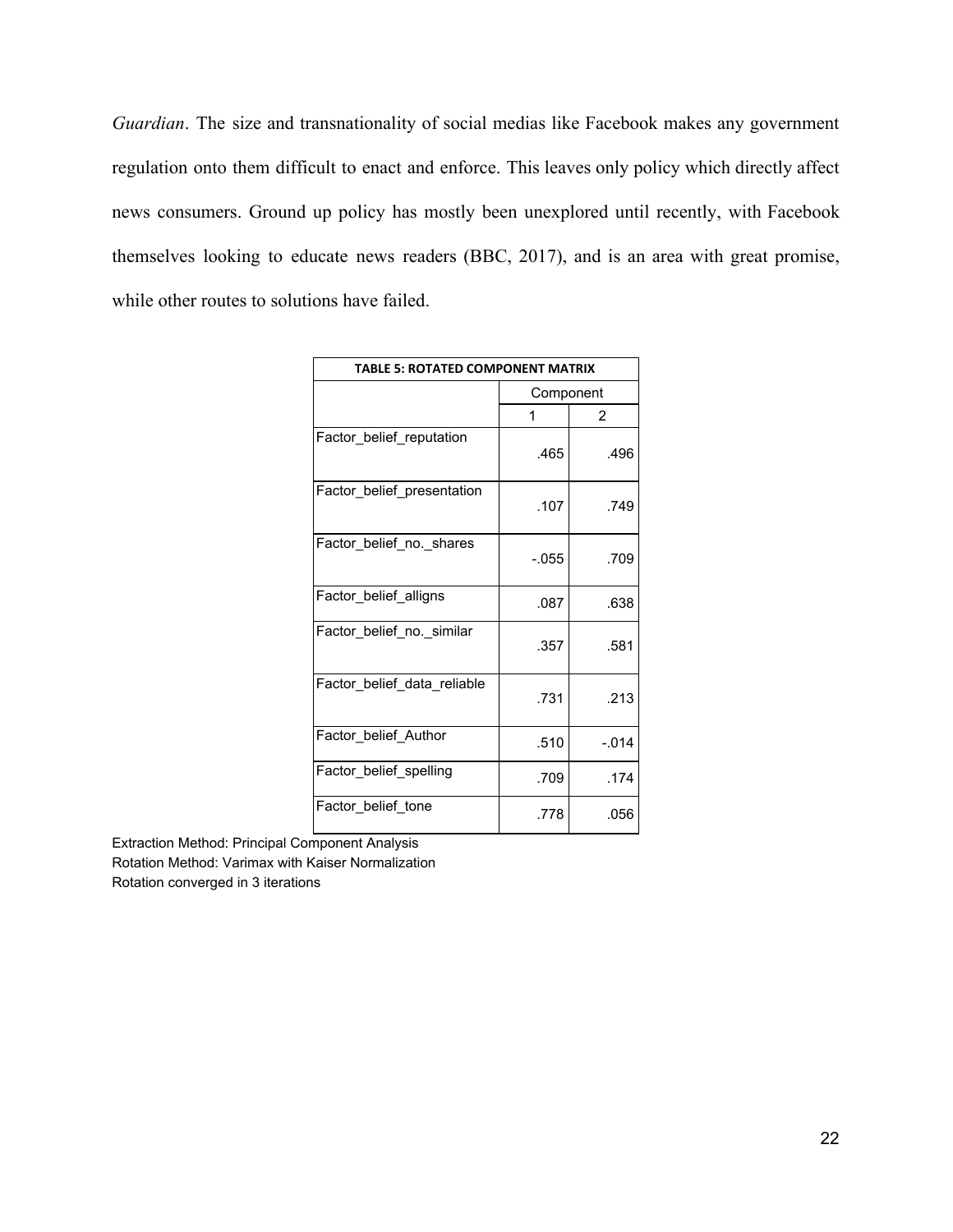

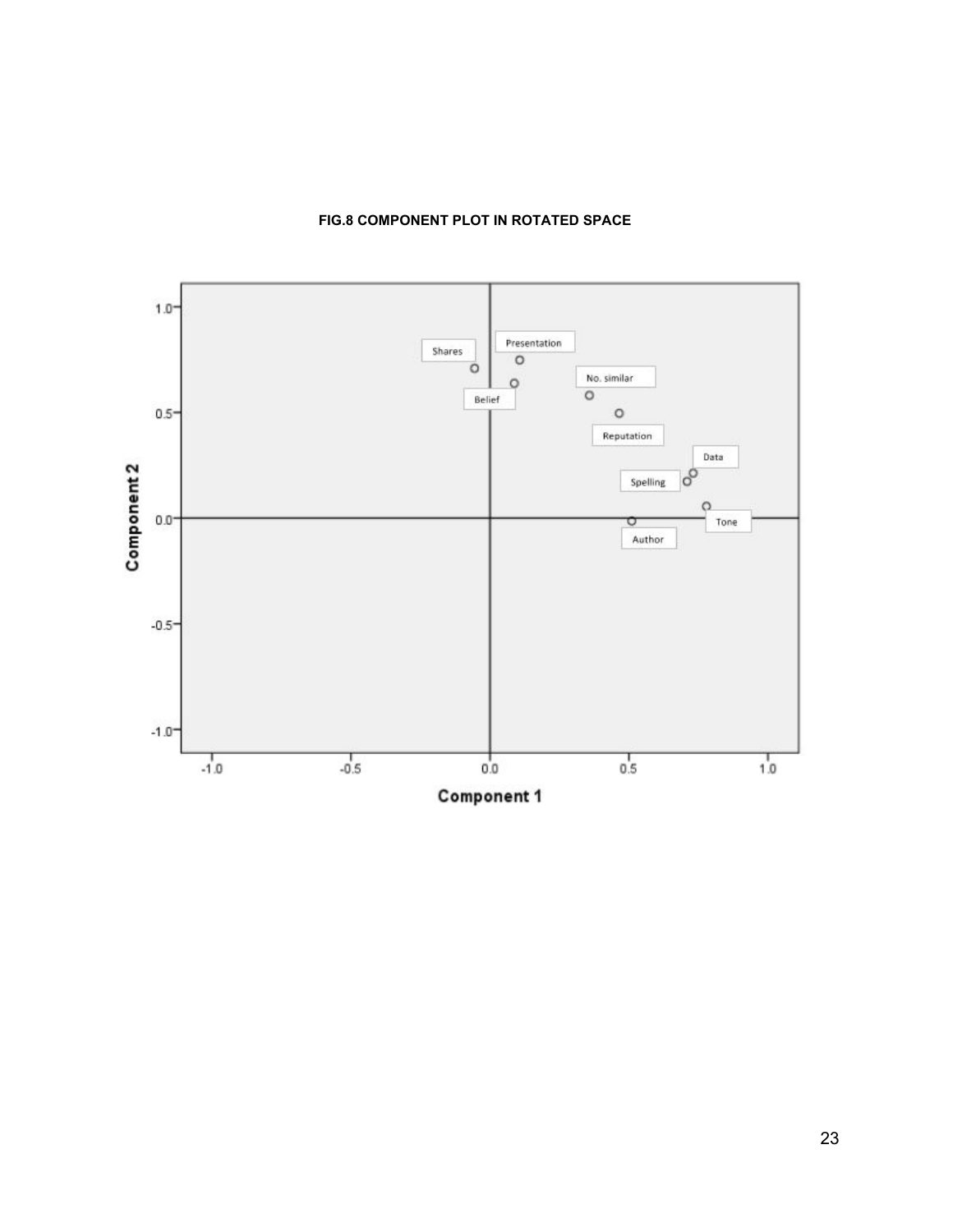#### **Conclusion**

In summary, this paper illustrates the following key findings. First, the more an individual reads the news, the more he would trust the news. Second, the reputation of a source of news was by far the most important factor in deciding whether a news article was believable. Third, although people had lower trust levels in social media as a news outlet, they were likely to prefer social media as a news outlet to other sources, citing reasons of convenience, relevance and engagement. This highlights the question of whether social media companies should bear responsibility for monitoring the verifiability of news content on social media. Fourth, two types of newsreaders, "traditionalist" and "modernist" were identified. The "modernist" methods of verification were found to be widely adopted even among highly educated individuals, although these methods do not give an objective indication of how trustworthy a news article is. In contrast, the "traditionalist" methods gave an objective indication of trustworthiness, but was adopted by much fewer individuals. This suggests that education which emphasises the "traditionalist" methods would be effective in improving the average newsreader's ability to discern fake news.

There were instances of limitations in the research conducted. First, in the statistical analysis of the data, there are variables such as education levels and age that confound the data and which were not deliberately controlled. Second, the correlations identified are potentially spurious as there is a limited amount of existing literature studying the causal relationships presented in this paper. Third, the findings may lack significance as the amount of quantitative and qualitative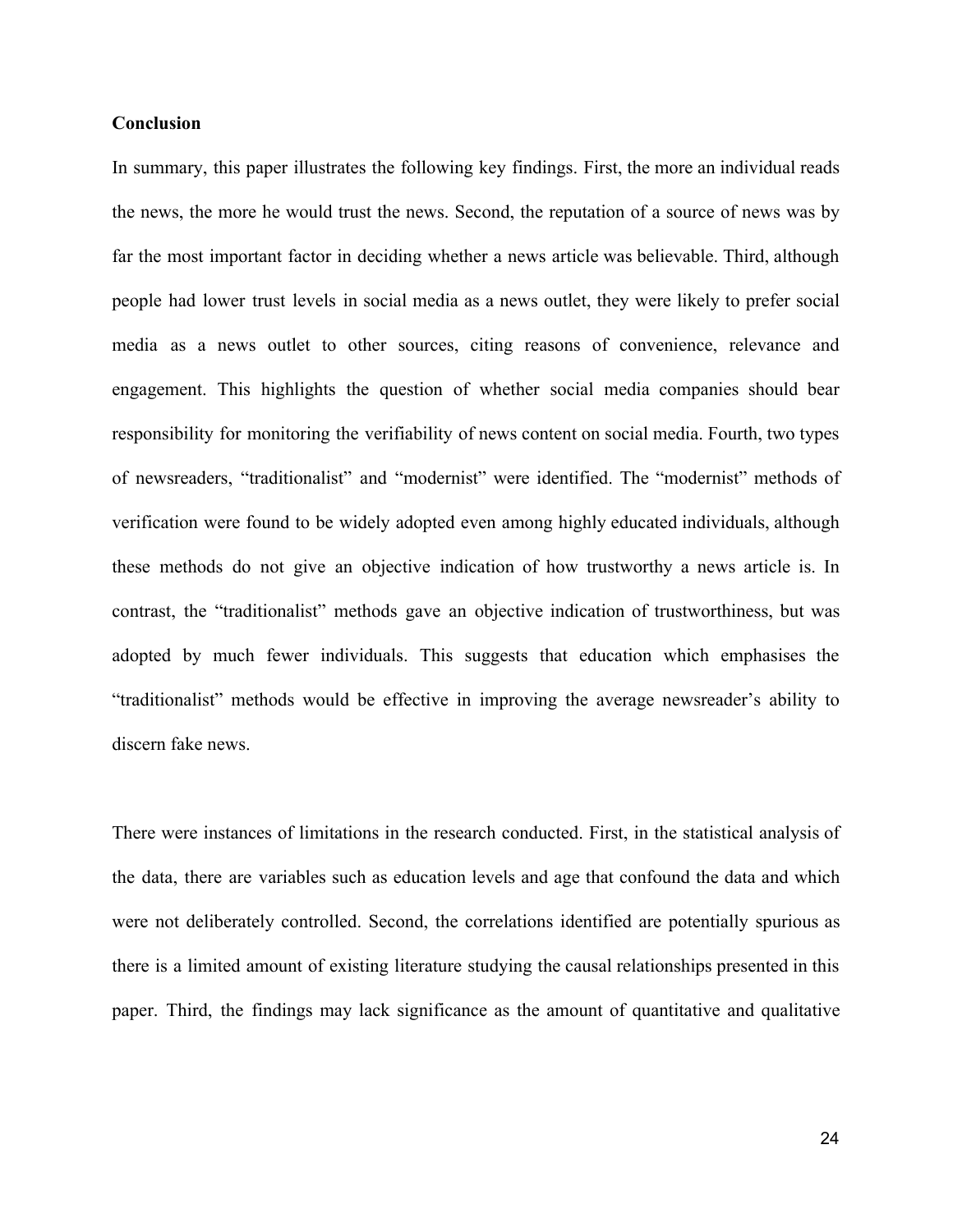data collected was not sufficient in the time frame given to produce an authoritative result on the matter.

All in all, this paper addresses the existing gap in literature by presenting an understanding of news consumption patterns that accounts for the recent changes in the way news is accessed. This paper recommends demand-side policies to address fake news, by increasing the information literacy of the general public through educational schemes, as supply-side policies might enter sensitive and complex territories. If the public is equipped with the tools to effectively evaluate information, this will lead to better tackling of fake news in the long term.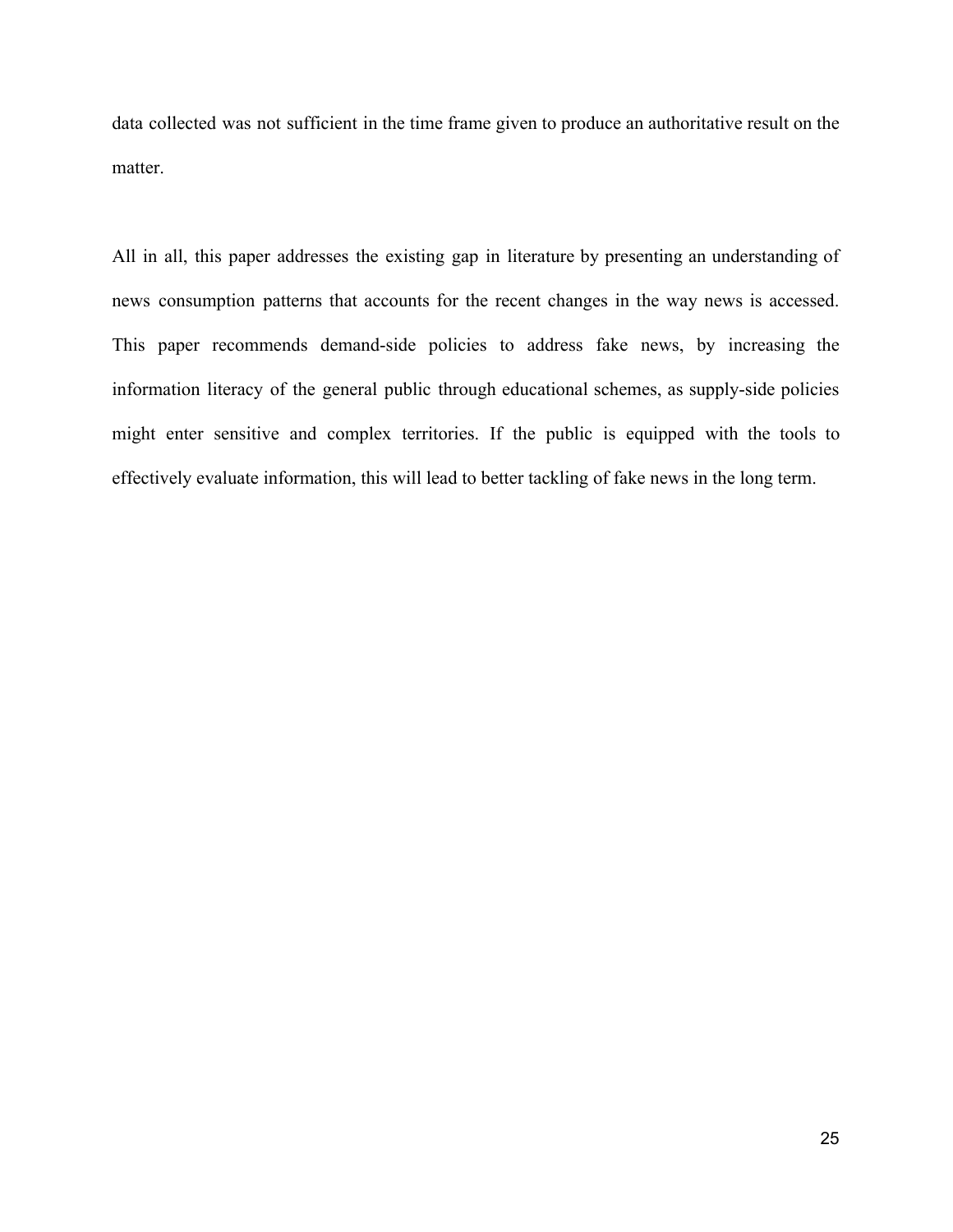# **Bibliography**

Adornato, A. & Lysak, S., 2017. You Can't Post That!: Social Media Policies in U.S. Television Newsrooms. *SAGE Journals,* 11(2), pp. 80-99.

Adornato, A., 2016. Forces at the Gate: Social Media's Influence on Editorial and Production Decisions in Local Television Newsrooms. *SAGE Journals,* 10(2), pp. 87-104.

Allcott, H. & Gentzkow, M., 2017. Social Media and Fake News in the 2016 Election. *Journal of Economic Perspectives,* 31(2), pp. 211-236.

Balmas, M., 2014. When Fake News Becomes Real. *SAGE Journals,* 41(3), pp. 430-454.

Barthel, M., Mitchell, A. & Holcomb, J., 2016. *Many Americans Believe Fake News Is Sowing Confusion.* [Online] Available at: http://www.journalism.org/2016/12/15/many-americans-believe-fake-news-is-sowing-confusion/ [Accessed 7 June 2017].

BBC. 2017. Facebook publishes fake news ads in UK papers. <http://www.bbc.co.uk/news/technology-39840803>

Bessi, A. et al., 2015. Science vs Conspiracy: Collective Narratives in the Age of Misinformation. *PLoS ONE,* 10(2), pp. 1-17.

Edelson, M., Sharot, T., Dolan, R. & Dudai, Y., 2011. Following the Crowd: Brain Substrates of Long-Term Memory Conformity. *Science,* 333(6038), pp. 108-111.

Greenwood, S., Perrin, A. & Duggan, M., 2016. *Social Media Update 2016.* [Online] Available at: http://www.pewinternet.org/2016/11/11/social-media-update-2016/ [Accessed 7 June 2017].

Gottfried, J. & Shearer, E., 2016. *News Use Across Social Media Platforms 2016.* [Online] Available at:

<http://www.journalism.org/2016/05/26/news-use-across-social-media-platforms-2016/> [Accessed 7 June 2017].

Jones, D., 2004. Why Americans Don't Trust the Media. *SAGE Journals,* 9(2), pp. 60-75.

Jordan, W., 2014. *British people trust Wikipedia more than the news.* [Online] Available at: <https://yougov.co.uk/news/2014/08/09/more-british-people-trust-wikipedia-trust-news/> [Accessed 7 June 2017].

Kohring, M. & Matthes, J., 2007. Trust in News Media. *SAGE Journals,* 34(2), pp. 231-252.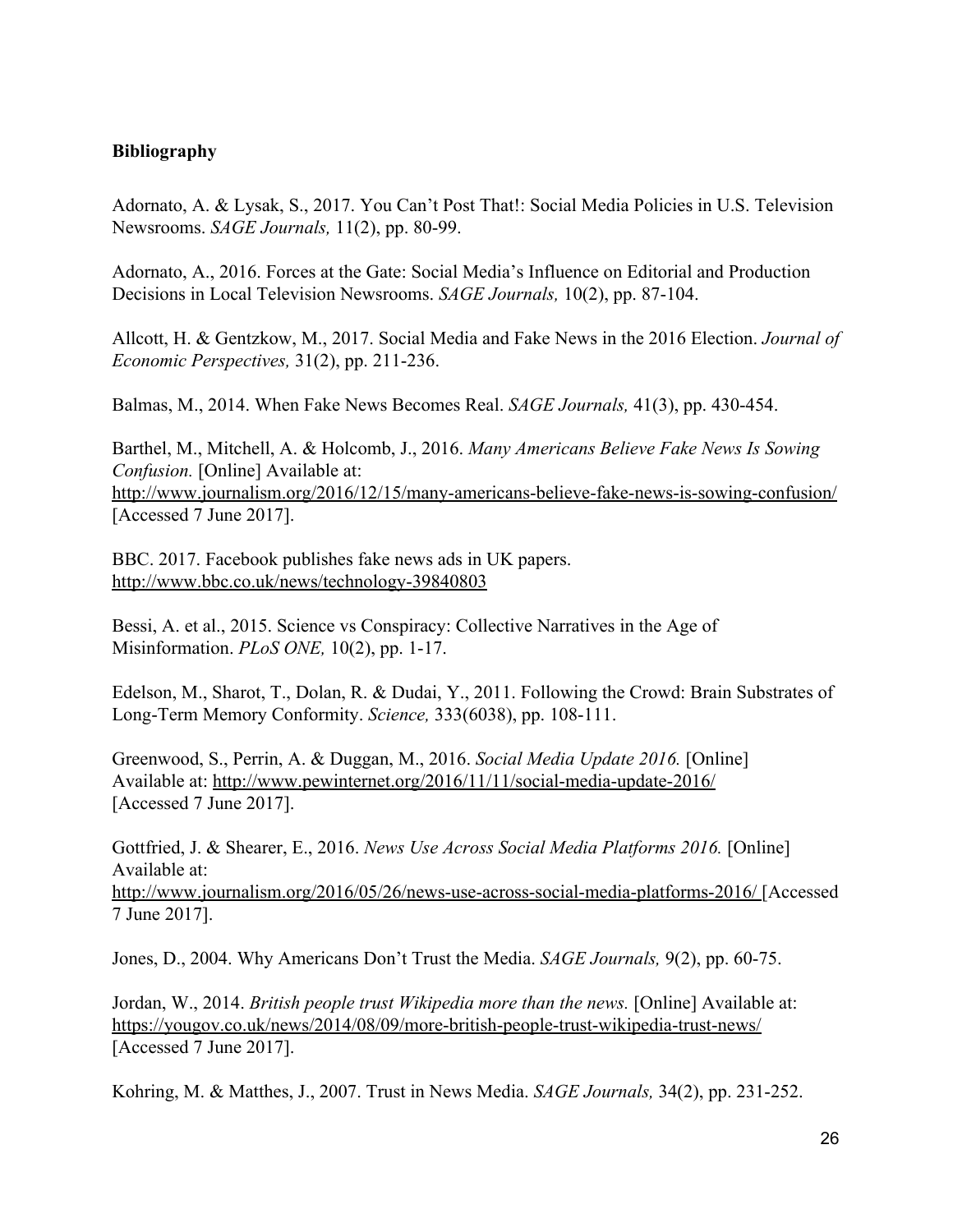Kuklinski, J. et al., 2000. Misinformation and the Currency of Democratic Citizenship. *The University of Chicago Press Journals,* 62(3), pp. 790-816.

Levin, S. 2017. Facebook promised to tackle fake news. But the evidence shows it's not working. [Online] Available at:

<https://www.theguardian.com/technology/2017/may/16/facebook-fake-news-tools-not-working> [Accessed 7 June 2017].

Murgia, M. & Kuchler, H. 2017. Facebook struggles to purge fake news [Online] Available at: <https://www.ft.com/content/0feeafe6-2c01-11e7-9ec8-168383da43b7>[Accessed 7 June 2017]. Polage, D., 2012. Making up History: False Memories of Fake News Stories. *Europe's Journal of Psychology,* 8(2), pp. 245-250.

Statista, Number of monthly active Facebook users worldwide as of 1st quarter 2017 (in millions) Available at:

[https://www.statista.com/statistics/264810/number-of-monthly-active-facebook-users-worldwide](https://www.statista.com/statistics/264810/number-of-monthly-active-facebook-users-worldwide/)  $\angle$  [Accessed 7 June 2017].

Thompson, H., 2011. *Trust in the media.* [Online] Available at: <https://yougov.co.uk/news/2011/11/14/trust-media/>[Accessed 7 June 2017].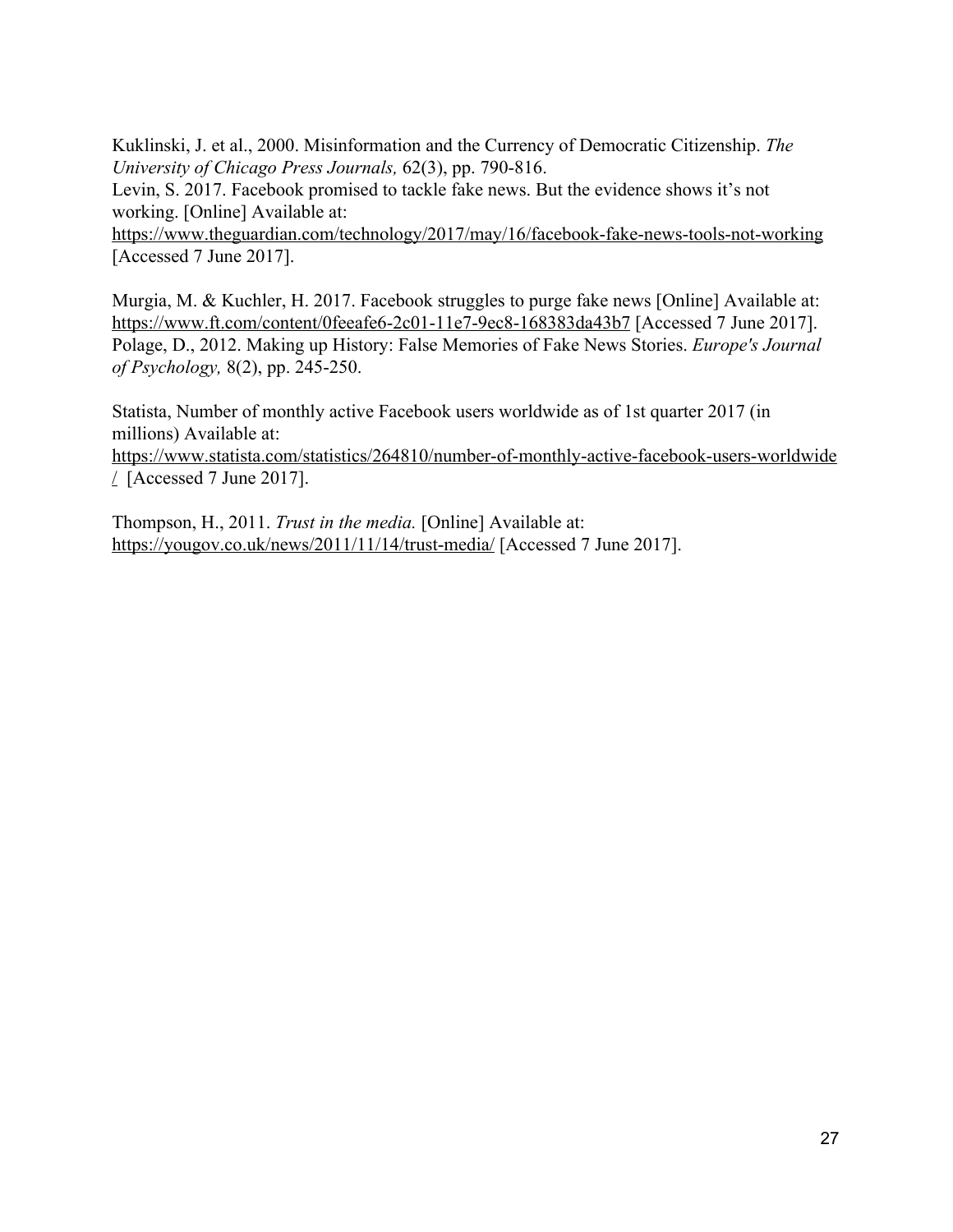# **Appendix I: Survey Questions**

Do you consent for your answers being used anonymously in a research paper that will be publicly available?

- o Yes
- o No

About news consumption habits:

How often do you read news?

- o Multiple times a day
- o Daily
- o Weekly
- o Monthly
- o Less than frequently

Which platform do you use to access news most frequently?

- o Print
- o Television
- o Digital
- o Radio
- o Others

Among the digital sources available, which source do you frequent the most?

- o News websites (e.g. www.bbc.co.uk)
- o Blogs
- o Social media newsfeed (Facebook, Instagram)
- o Youtube
- o Others

What are your 3 main news sources? (the Financial Times, Buzzfeed, BBC Radio 1)

About perception of news:

On a scale of 1-5, how much do you trust the news sources you most frequently use?

On a scale of 1-5, how important are each of the following factors for you to believe a particular news article?

- o Reputation/Credibility of the source
- o Presentation/appearance of the article
- o Number of shares on social media
- o Whether it aligns with pre-existing knowledge
- o Number of news articles stating similar facts
- o Whether the article refers to reliable statistical figures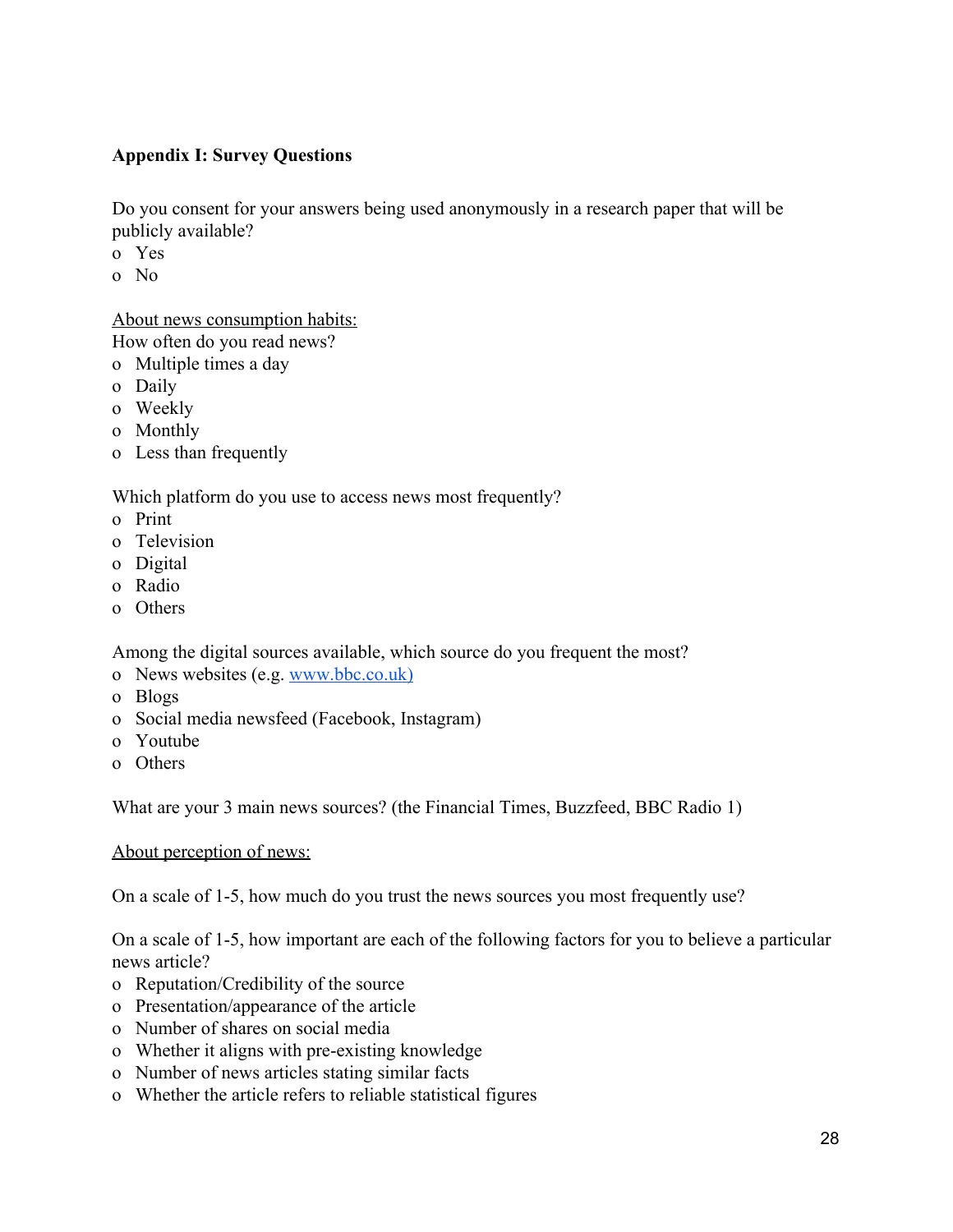- o Author
- o Spelling/Grammar
- o Tone/style of the article

What leads you to feel the need to verify a piece of news? (Give 2 or more reasons)

On a scale of 1-5, how serious of a problem do you think fake news is as a whole?

On a scale of 1-5 (5 being very serious), how serious of a problem do you think fake news is in recent political events?

On a scale of 1-5 (5 being very important), do you think fake news played an important role in Brexit? (not required if you did not follow)

Who do you think should be responsible for addressing the problem of fake news?

- o Government
- o Newsreaders
- o Social media companies
- o News agencies

On a scale of 1-5 (5 being very well addressed), do you think the problem of fake news has been addressed properly so far?

What is your current employment status?

What industry are you working in?

Are you a UK national or living in the UK?

Please select your age

- o Under 18
- o 18 to 24
- o 25 to 34
- o 35 to 44
- o 45 to 54
- o 55 to over

Please select your gender

- o Male
- o Female
- o Prefer not to say

What is your highest degree/level of schooling you have completed? If currently enrolled, what degree are you working towards?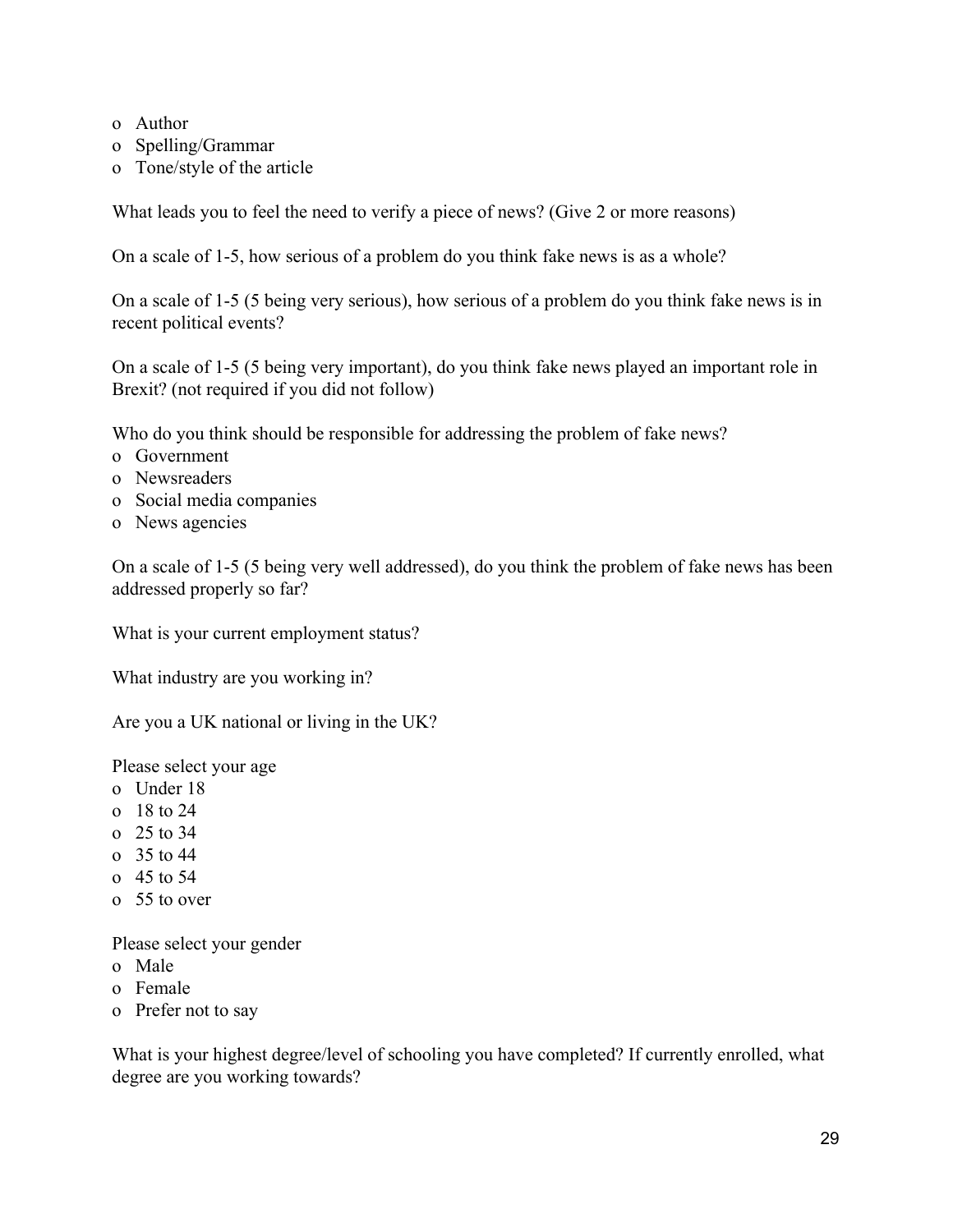# **Appendix II: Interview Questions Guideline**

# About news consumption habit in general

Where do you normally get your news? (channels: digitally, TV, radio, etc). Why? In terms of digital sources, which kind do you use most frequently? Have you ever verified a news article that you come across on the source that you use most frequently?

## About news consumption habits on social media platforms

What do you do when you come across an interesting article / headline on social media sites such as Facebook? Why?

Do you think there is any difference between the news you come across in social media sites and traditional news outlets? Or how different do you think is the news on social media sites and traditional news outlets? Which type do u prefer?

Do you normally share news on social media platforms? If yes, do you pay particular attention to the credibility of the article? Have you shared any article on Facebook that you have later discovered that is false? If no, why?

# About fake news:

When you saw the phrase 'fake news', what comes to your mind? Do you think (the general public) people have the ability to spot fake news? Why? Do you think fake news is a problem? If yes, in your opinion, why does it persist?Has your trust (of news sources, of news in general?) been altered by the proliferation of fake news?

# About the policy decisions:

Who do you think should be held responsible for tackling the problem of fake news? Why? How could they do it? Can it be fixed?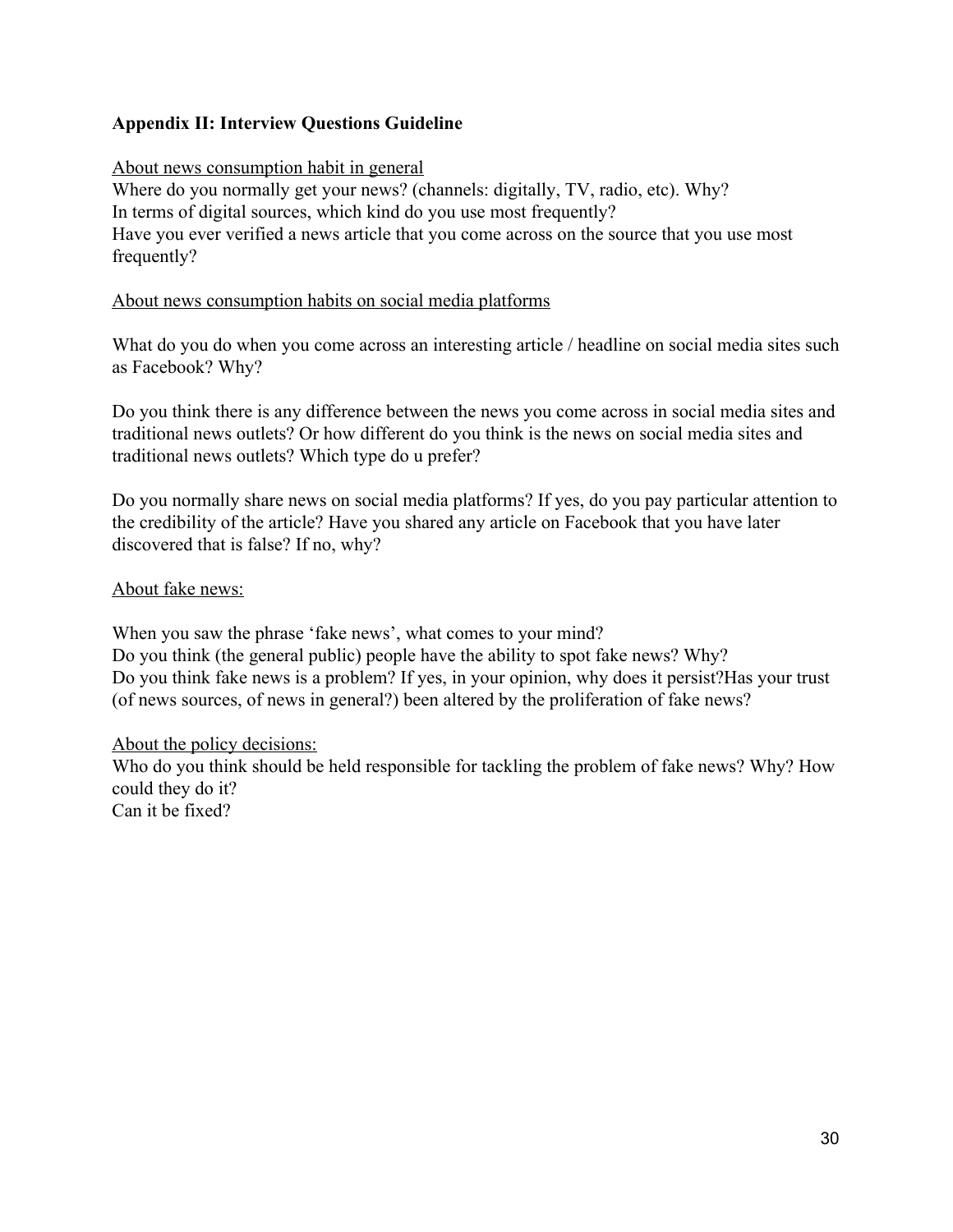# **Appendix III: Interview Transcripts**

Interview #1

I: Do you consent to this interview being recorded and used for a publicly available research paper?

P: Yes.

I: Which news platform do you access frequent most frequently?

P: I usually use the internet and digital sources.

I: Among the digital sources available, which one do you use the most?

P: Usually I visit bbc.co.uk, but sometimes I use Reddit.

I: When you are browsing the BBC website or Reddit, have you ever felt the need to verify or double-check a news article?

P: I usually do this when the article is on Facebook. BBC and Reddit do a good job of aggregating the news really well.

I: Have you ever visited a fact-checking website or a government statistical board to fact-check articles you read?

P: I mean, I have probably checked it out once, but I definitely do not do it on a regular basis. Most people probably can't be bothered to fact-check the news.

I: Let's say you came across an interesting or controversial article on Facebook or other social media platforms. Could you tell me what your initial thoughts would be and how you would react to it?

P: I typically just read it, but I don't share it on social media. I might retweet it, but I would not share it.

I: If you see something interesting on Facebook, would you 'Like' the video or would you read it and not do anything?

P: If I quite like the news article, I'd probably 'Like' it.

I: Do you think there is a difference between the news you see on social media and the news that you see on bbc.co.uk for example?

P: I think news websites like bbc.co.uk are generally quite straightforward. On social media sites you are more likely to find clickbait or BuzzFeed lists. The news on social media is definitely tailored to suit the social media platform. I would prefer to use websites like bbc.co.uk

I: Have you ever shared an article that you later discovered was false or not entirely true? P: No for me it usually goes the other way. When my friends share a false article, I will correct them and tell them it's false.

I: What is the first things that come to your mind when you hear the phrase "fake news"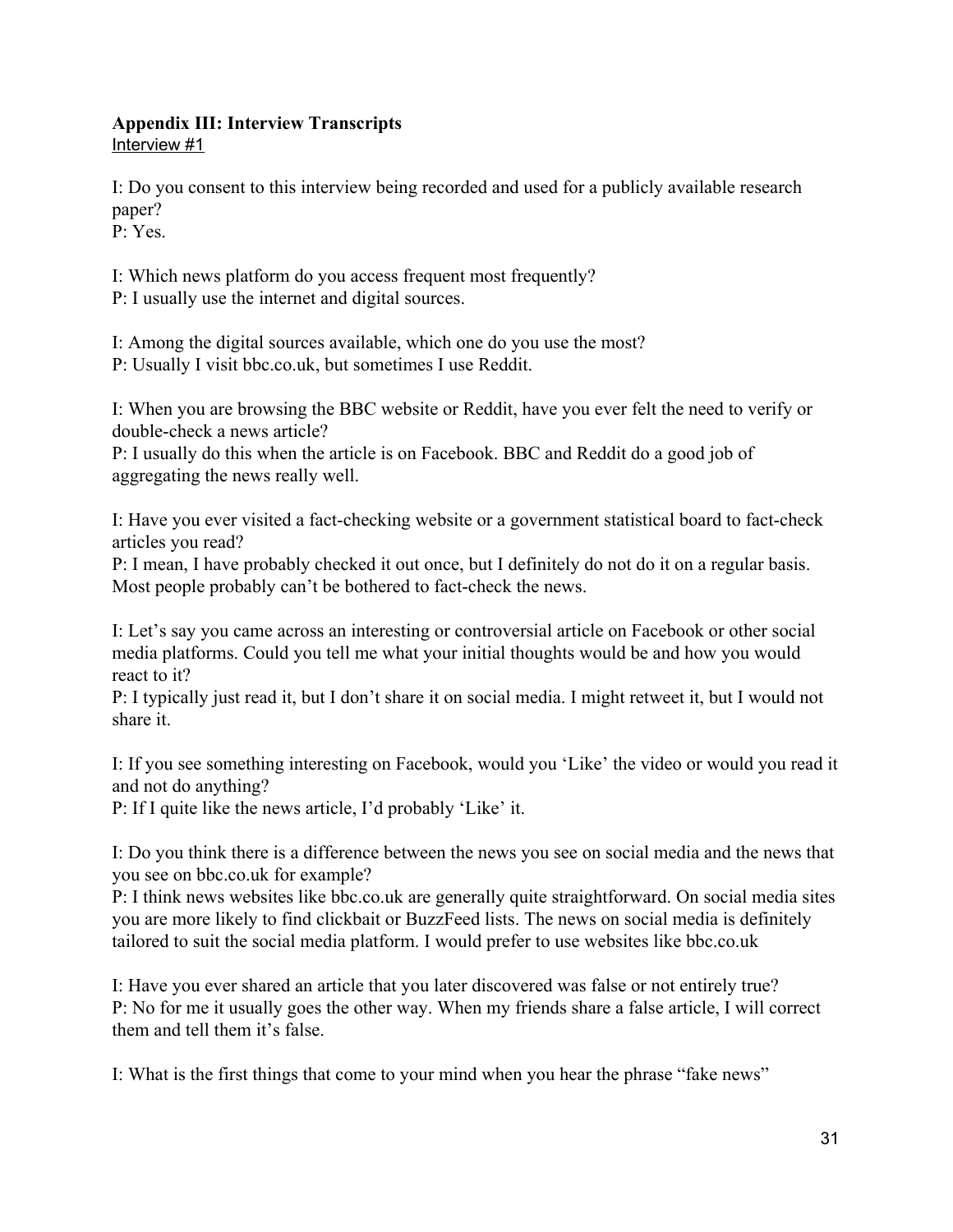P: I think one would be the political process and recent political events. Another would be bogus articles about health-care such as the one claiming the vaccines lead to autism.

I: Generally speaking, do you think people nowadays have the ability to discern a fake news article from a real one?

P: I think most people can discern the obvious. However, I would say the fake news is becoming more and more realistic, and increasingly it blurs the lines between reality and what is fake.

I: Do you the problem of fake news poses a problem?

P: It's a problem especially for the political process. I mean the Trump campaign relied upon fake news.

I: The issue of fake news is now becoming mainstream. Lots of people talk about it, but it seems that little is being done to address this issue. Why do you think this problem is so persistent? P: I think there is a problem of engagement. Due to the increased polarization of political views, less people are willing to listen to what the other party has to say, or fact-check the claims that the party they support is making. They just tune out everything that does not align with their political views. Also social media platforms make it very easy for people to share whatever they want, compounding the problem.

I: When would you say you became acutely aware of this issue?

P: Ever since Brexit, the idea of fake news came into the mainstream for me. So I became more aware around then.

I: Would you say your general trust level in all news sources has declined significantly? P: Likely. Not in those mainstream websites like BBC or CNN, but more with random articles you view online.

I: Who do you think should be in charge of addressing this problem?

P: I think everyone's responsible. But I feel social media sites like Facebook and Twitter play an especially large role. This is because social media has such a large influence. Especially for our generation people do use Facebook and Twitter very frequently to access the news.

I: From what you currently know, could you foresee any possible policy responses? P: In the short term, I think this problem will persist. I mean look at Trump, even CNN has to cover his fake truths. Algorithms play a large role in this. Because algorithms are not personal. If someone who put in charge of this role, it could be viewed like a 1984 situation.

# **Interview #2**

I: Imagine if you came across an interesting article or headline on a social media site such as Facebook, what would you do? What goes through your mind?

P: I still have a read of it but I would be wary of the sources. Before I click the link, I would like to see which news agency it came from. […] On social media, I feel that there are a lot of news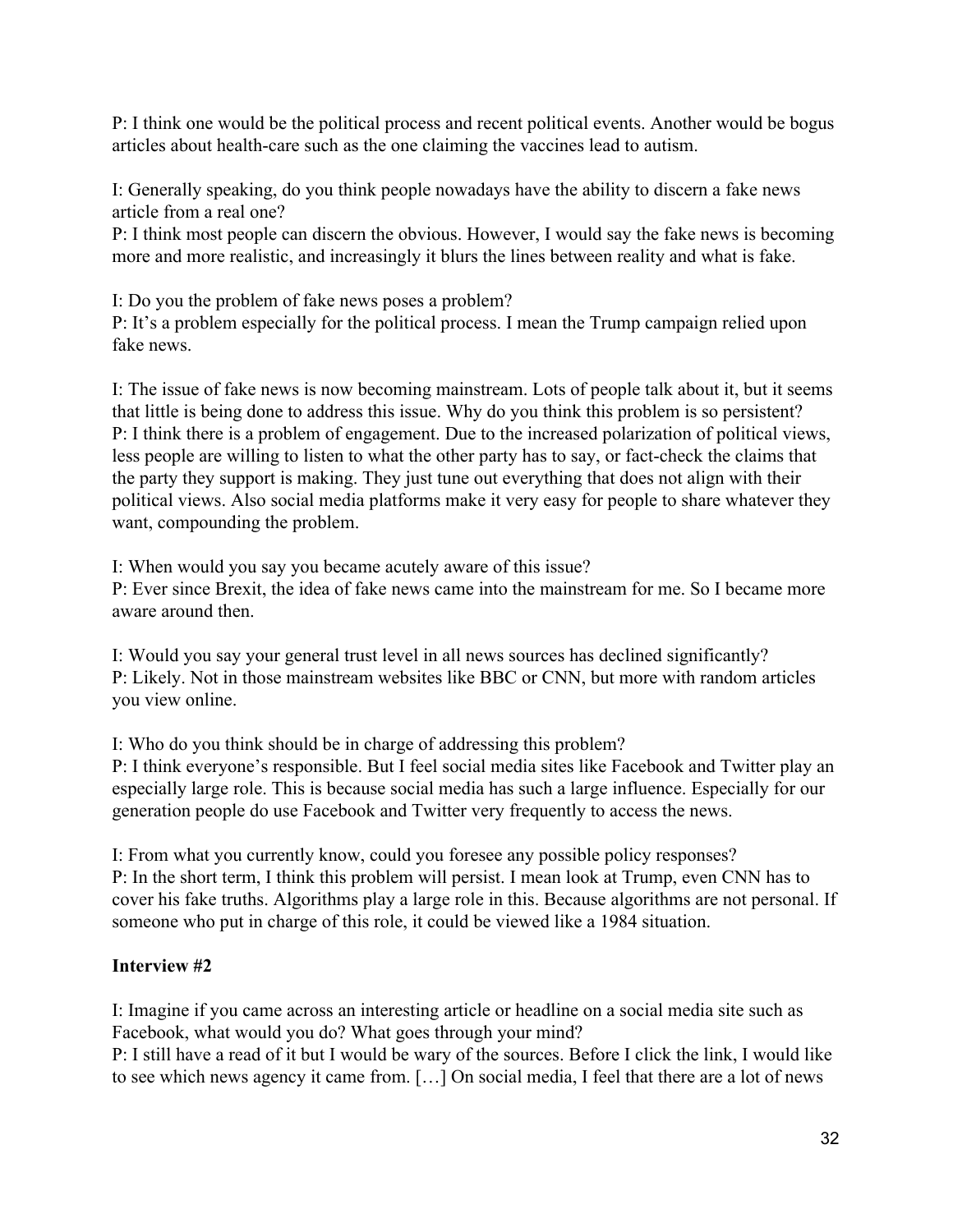that are from not so credible news agencies, that are there as click-baits. And therefore although the headline might be interesting, the article might not be so or might not be so trustworthy.

[…]

I: Have you ever verified news that your friends sent you?

P: In a sense, I would just read it and go along. […] I trust it a little bit more if it is shared by a friend of mine. I pay a lot of attention to the credibility of the article, especially if the headline looks a bit outrageous or strange.

I: Can you recall any articles that you have read and found dubious or--?

P: Yeah, what I saw ages ago— "Oh! Massive Sinkhole found in Colorado!" It was nothing. […] I looked at it- "Ah, this article seems interesting! And it's a natural phenomenon!" No, no, it was quite small and it was nothing.

I: Is it too small [an issue] to justify verifying it?

P: Yes, but I do know that it was not true.

I: Ok, so your judgement of its authenticity is based on your existing knowledge or-? About the article--?

P: Yeah, it's a bit of both. One is common sense, obviously. There are somethings that you know is not true. And other things might be: controversial, against the mainstream media—though I know the mainstream media isn't perfect but I take that as a benchmark. So if it is overly controversial compared to the mainstream media… Yeah, I would take that with a pinch of salt.

I: Ok, I see, so let's move on to more general questions. Questions about fake news as a problem itself. When I say the phrase "Fake News", what comes to your mind? P: Donald Trump.

I: Would you care to elaborate more?

P: I think 'fake news' is a term specially coined by him, I think. I think a piece of news came out two days ago where people protested the London attack. Some networks like CNN and BBC framed all of the protesters, like, gathered them in a particular spot to shoot them and pretend that they are walking by it, that all the people are really angry, and ah this is the sign of fake news [Inaudible audio]. But I personally don't see it as that big of an issue but at the core of the report, as long as it is genuine, I don't really mind the way they present, in a sense. As an individual, I can see past that. […] I don't think it's a particularly serious problem among mainstream (news agencies) because they carry some social responsibility- to deliver somewhat the truth. But obviously when it comes to less credible news agencies, I would sometimes discredit them all together. Therefore, I don't see them as a problem—I won't personally take them on-board or gather information from them, obviously. I don't know if that applies to everyone else, but if everyone is reasonably rational, they wouldn't believe the really outrageous things- and so it won't be a problem.

I: Then, do you think the general public have the ability to spot fake news?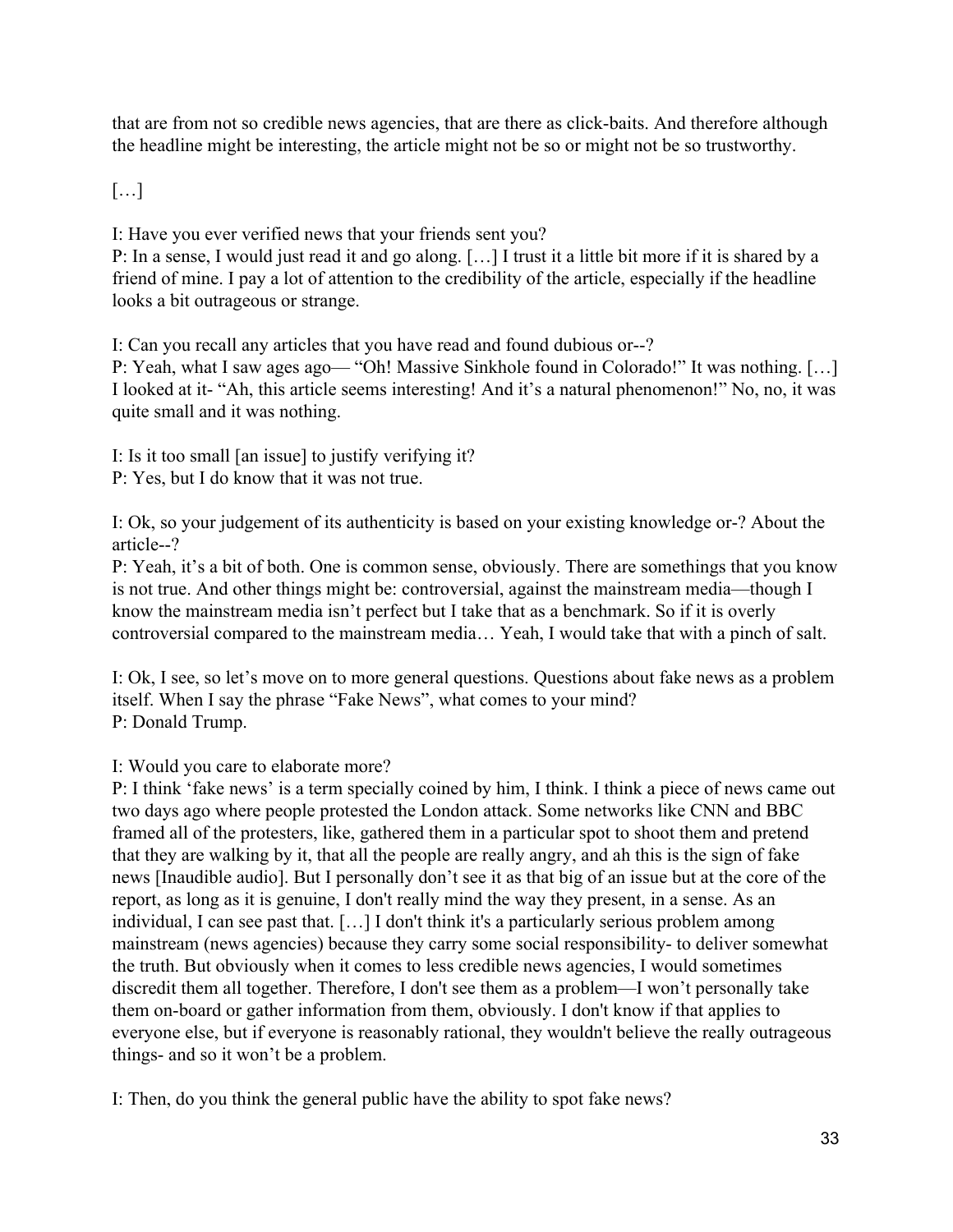P: Um, I feel like a lot of the times- Personal bias, people around me—so people *can* tell if it's fake news since we don't consume just one type of media- we consume a number of different types and we can collaborate—like some news are ridiculous. So, I feel like the less obvious ones could be a problem as less people are likely to spot them.

I: So actually you think that the people's ability to spot fake news depends on the sources. Actually you just mentioned that you generally have trust in the mainstream media- so I was wondering if your trust in your news sources has been altered by the proliferation of fake news? P: As I said previously that I personally intake news from a number of different sources. I understand that each news agent has their own take on a particular situation. They could be editorial opinions…so I think it's fairly reasonable for them to do so. Just on the consumer's part, we have to be a little bit wise ourselves to be [able to tell apart] what are the facts and what are the opinions that are being proliferated by the reporters themselves. I think by cross reading many different sources, that definitely would help that kind of issue.

I: How about your trust in news generally?

P: I'm personally okay with it because I take my news from multiple sources.

I: Ok, just now you mentioned how consumers must be very cautious. So, in terms of the policy implications, are you suggesting that consumers and new-readers should be held most responsible for the problem?

P: I feel like people need to be more aware of what they're reading. I think a bigger chunk is that if you can tell Facebook to stop proliferating—but my point is that people should be more aware and be able to intake information from sources that they know that the information is genuine. And I think there's not a lot that- from a policy standpoint- the government can do.

I: Do you have any suggestions? About how to make people more aware or more cautious? P: It's obviously crucial to identify who's more susceptible to fake news: if it's the elderly? If it is the teenage people? I suppose it's important to identify the individuals and what they consume first. Then, I think the second stem point is to [establish that] fake news does exist and take the following forms. At the same time, somewhat encourage people to take on news from different sources. Like some people consume a lot of news of Facebook and you might want to encourage them to share more news from the BBC website, more Financial Times news. So if there are more news like those being circulated, they will drive out the bad news and the fake news- and it will probably help.

# **Interview #3**

I: Would you be okay with today's interview being used in a research paper that will be publicly available?

P1, P2: Yes.

I: Where do you normally get your news? P1, P2: We access our news through digital platforms.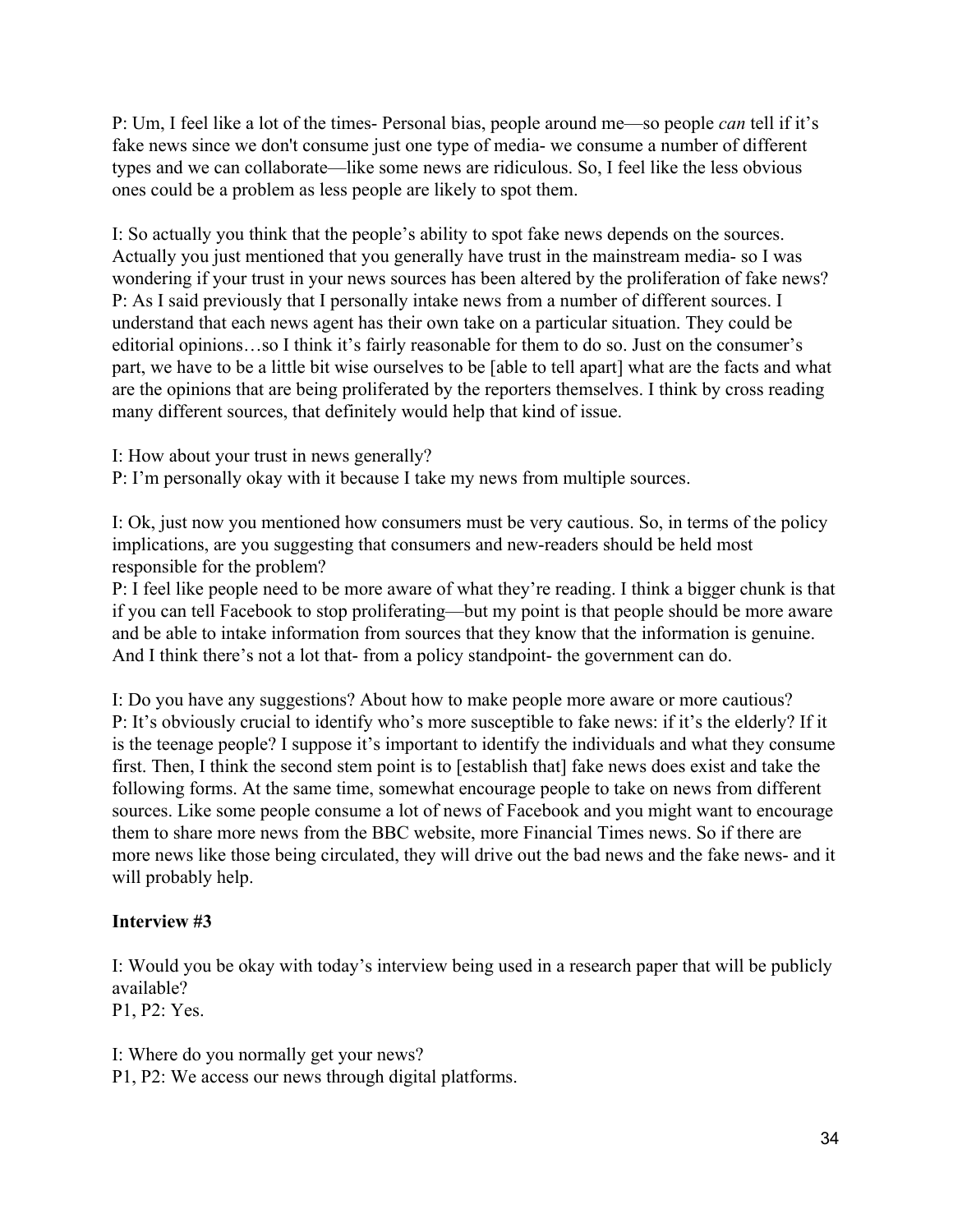I: Which digital sources do you use the most? P1: Social media P2: I use the BBC website

I: Have you ever fact-checked an article from the source that you frequent the most? P1, P2: No.

I: Could you guys talk me through your thought process and your reactions when you see something interesting or controversial on Facebook or any other social media platform? P1: I normally don't share news articles on Facebook. Typically, when the subject is controversial, there will be many news articles about it. I usually read through various news articles to get a better picture of what's going on.

P2: If I do share an article, I will also include my opinion. But definitely, before I share it, I would want to fact-check the article, and especially if it comes from unfamiliar sources or sources that I know are not as reliable.

I: Do you think there is any difference between the news that you come across on social media sites and news that you encounter on news websites?

P1: For me there isn't that much of difference. The links that I see on my news feed are shared by my friends, who typically share articles from reputable news websites, so the content is essentially identical.

P2: If the content were to be the same, the difference between reputable news sites and unofficial socio-political commentary sites that spread their articles mainly through social media is that the socio-political commentary sites tend to angle their articles in a certain manner so as to achieve a particular political agenda or paint a certain political party in a certain light. For example, you would have clickbait, sensational headlines, etc.

I: Would you prefer to go to social media websites to access the news or go directly to the news website to access the news?

P1: For me I would prefer scrolling through social media because it is very accessible and convenient. It also takes up less time because I see news articles that I would likely be interested in.

P2: Same for me as well.

I: Have you ever shared an article that you later discovered was false? P1, P2: No, not really.

I: What comes to your mind when you think about the phrase "fake news"? P1, P2: Trump.

I: Generally speaking, do you think people have the ability to discern between real and fake news?

P1, P2: Maybe not for outrageous facts, but for more subtle things such as statistics of event-based news, people in general are definitely more likely to have difficulty telling the two apart.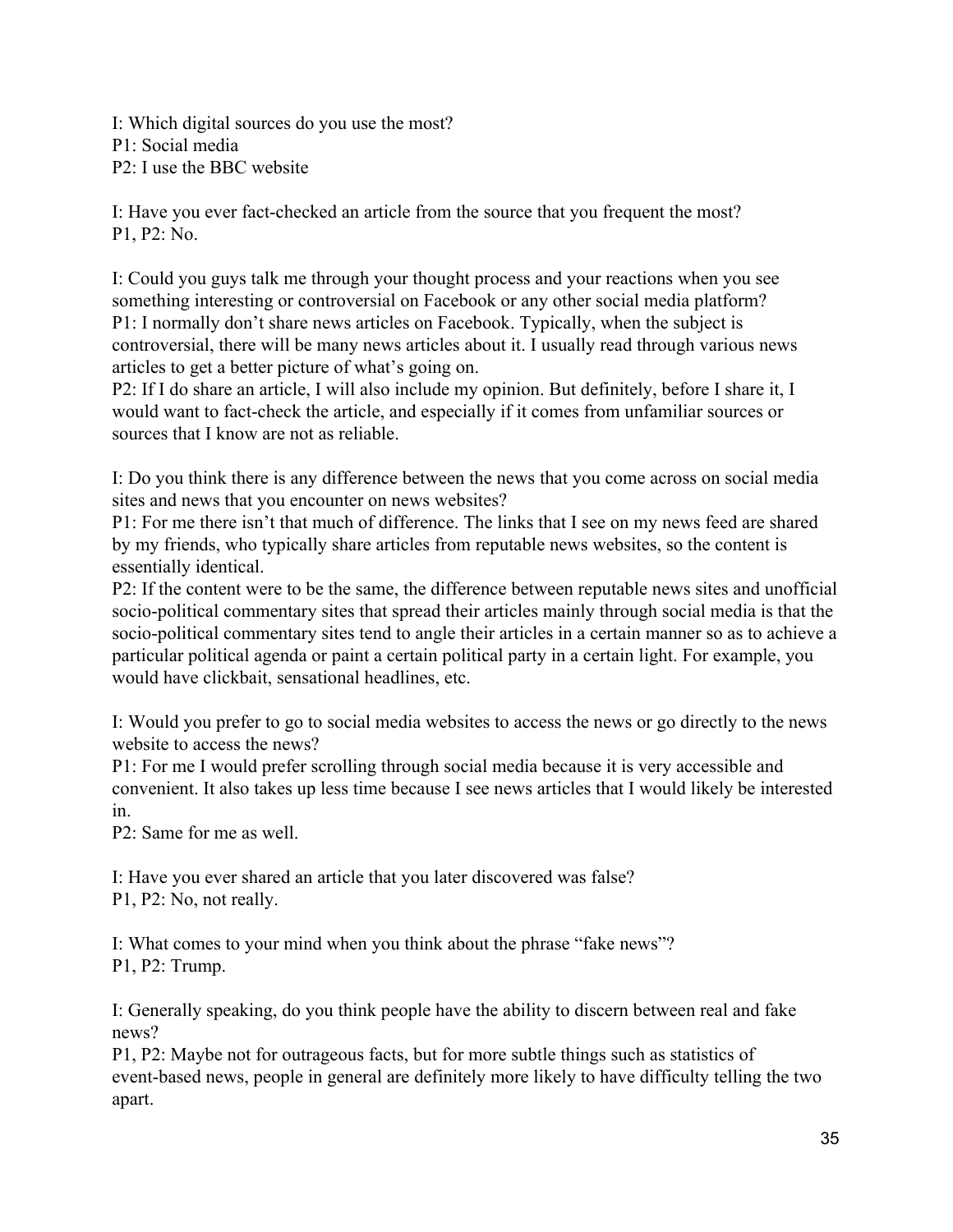I: Do you think education has an impact on an individual's ability to discern whether a news article is fake or not?

 P2: Personally, I do not think education is correlated to one's ability to discern whether an article is fake or not. I think it has more to do with one's broader views such as political view and worldview. We can have really intelligent and highly educated people, who, due to a certain political affiliation, will blindly believe whatever is claimed by their favoured political party. Whatever news that suits their agenda, suits their preferred party, is the news they will believe. An average joe may be better at discerning fake news than a highly educated person.

I: Why do you think so little has been done to address this issue, and do you think this issue will persist?

P1: People will always want to push their own agendas and it's very easy for anyone to create a fake news article. If it is outrageous, it will become viral, so there is a monetary incentive to create fake news, like in the case of the Macedonian teenagers. Essentially, the advancement of information technology and the complete anonymity associated with the internet has given rise to a general lack of accountability and increasing ease with which false information can be disseminated. This in turn contributes to the ubiquity of fake news in daily lives.

P2: Additionally, people have more access to the internet than ever before and are capable of generating their own content. The chances of fake news being generated is even higher.

I: Now that fake news has become a mainstream topic, do you think this has decreased your trust levels in news generally?

P1, P2: Not really. The sources we frequent are still trustworthy, we just have to be more critical when we decide to use alternative news sources.

I: Who do you think should be responsible for addressing the problem of fake news? P1: I think the government shouldn't play too large a role because too much government control might influence press freedom and lead to serious political concerns.

P2: Social media sites and news agencies also shouldn't have too big a role because they are profit driven and actually benefit more from having fake news around than not. As the incentives are not aligned correctly, companies shouldn't have a stake in information control.

I: What kind of policies would help people become better at discerning real and fake news? P2: Education in and outside of school needs to keep up with developments in news consumption. We note that our education in critical thinking lags behind developments in the way we consume and process information.

# **Interview #4**

I: Where do you normally get your news and why?

P: Generally, I just go online- BBC, the Guardian. Apple do a thing on one of their apps called Apple News- news from lots of different sources- it sort of takes news articles from the BBC and- god help us- from the Daily Mirror if you have to. It also takes American sources as well, which is quite interesting. Politico is quite useful for the political side. Why? Um, BBC and the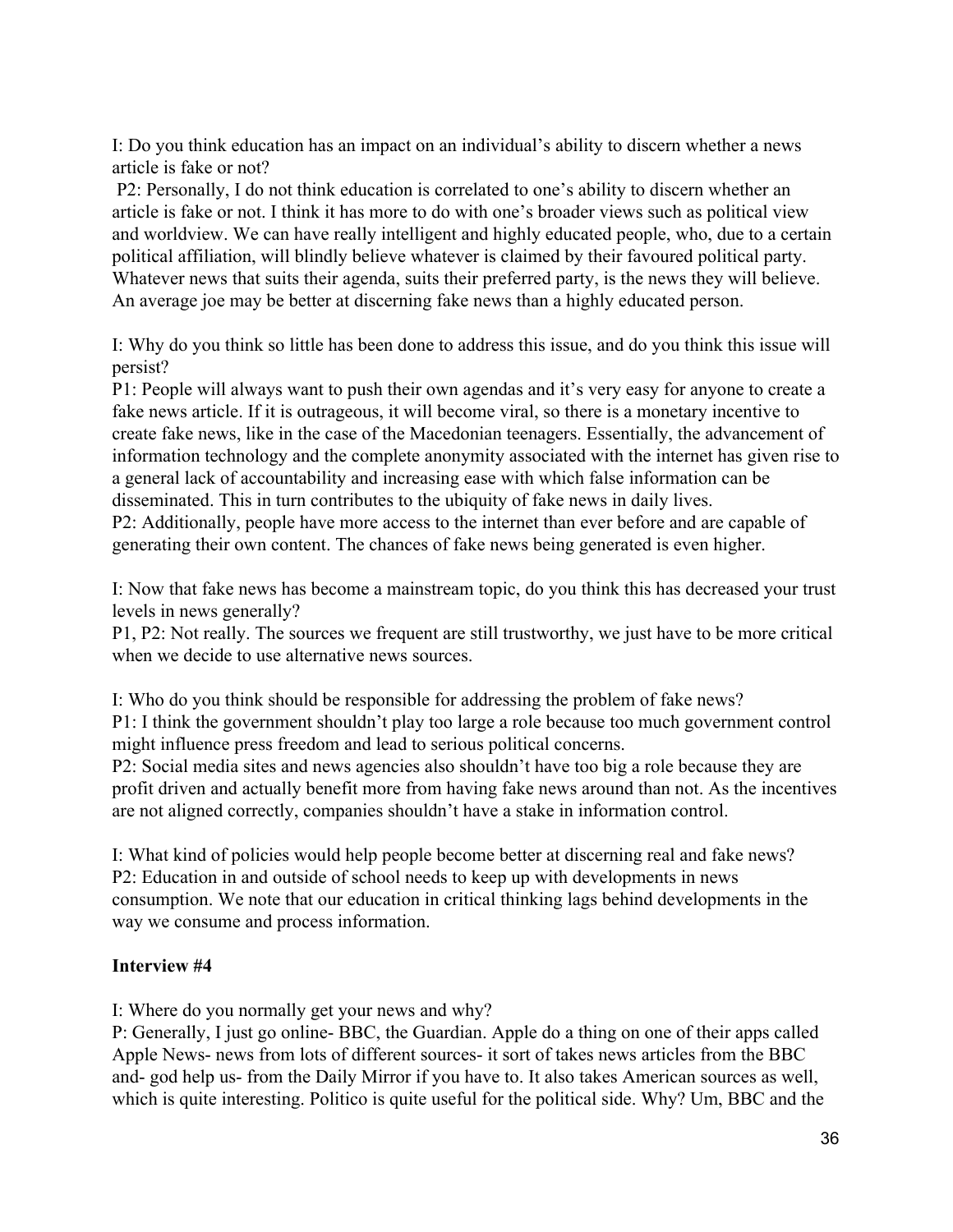Guardian are just the ones to trust- they generally fact check. They are just free, easy to get…they're the ones that people generally go to. BBC seems to be impartial and give both sides of the debate; the Guardian, they're one of the few newspapers […] in the fact that they normally take both sides of a debate. They're not like the Sun and heavily right wing- or like the Daily Mirror and go to the left. You get both sides, not necessarily in just one article but kind of across the board. I do occasionally read newspapers but not in University - normally at home, when my parents have them. That would be the Daily Telegraph which is not what I normally prefer. […] I have the BBC app and the Guardian app, which is what I go to.

I: Have you ever verified something you have read on your trusted news source? P: No… not at the top of my head. I see things on Facebook and that's when I do go to check. I go to somewhere like the BBC and the Guardian to check. […] Especially during the election campaign, you get 140 character updates on it on the BBC politics twitter account, which is really quite interesting to follow. But, no, generally I don't verify.

I: With the events happening right now, would you look to a social media platform or would you look to a more traditional—

P: Interestingly, if I give an example on the Westminster attack- I actually heard about that first on social media and then I went to the BBC to see- "Hang on, is this true? Shots fired in Westminster and there's nothing on the BBC about it". It took the BBC 5 or 10 mins to pick up on it. In that sense, kind of?

I: If you see an interesting headline on a social media site, what would you do? P: Take it with a massive pinch of salt- unless it's the BBC Facebook page that is just being shared by Facebook, where I would take it as genuine.

# I: Why?

P: Because social media is one of those where you really don't know. You have to take it with a pinch of salt because there is no one fact checking which is why the BBC has this thing where they've the impartiality rule and fact-checking. It's somewhat the same with newspapers since there's an editorial process. the fact that there is no editor means to an extent I will trust it less. I look at it and go: 'oh, it's social media'- there is a subconscious thought that I could have written this if I wanted to. Why should I trust this guy and that guy when I can get it from a more trustworthy source? […] I'm not saying there can't be an overlap between digital BBC and guardian news but there is a distinction between them and stuff anybody could have put out there?

I: Do you think people should be able to put anything out there?

P: Yeah, but only if they're actual facts- it's not someone smashing their keyboard and be like 'Let's spread some fake news about Brexit or something'. As long as it's trustworthy… But how can you make sure that it is trustworthy when everyone can do it. You can't use hundreds of people just to fact check everything when there are already more trustworthy sources you can use. So what would be the point?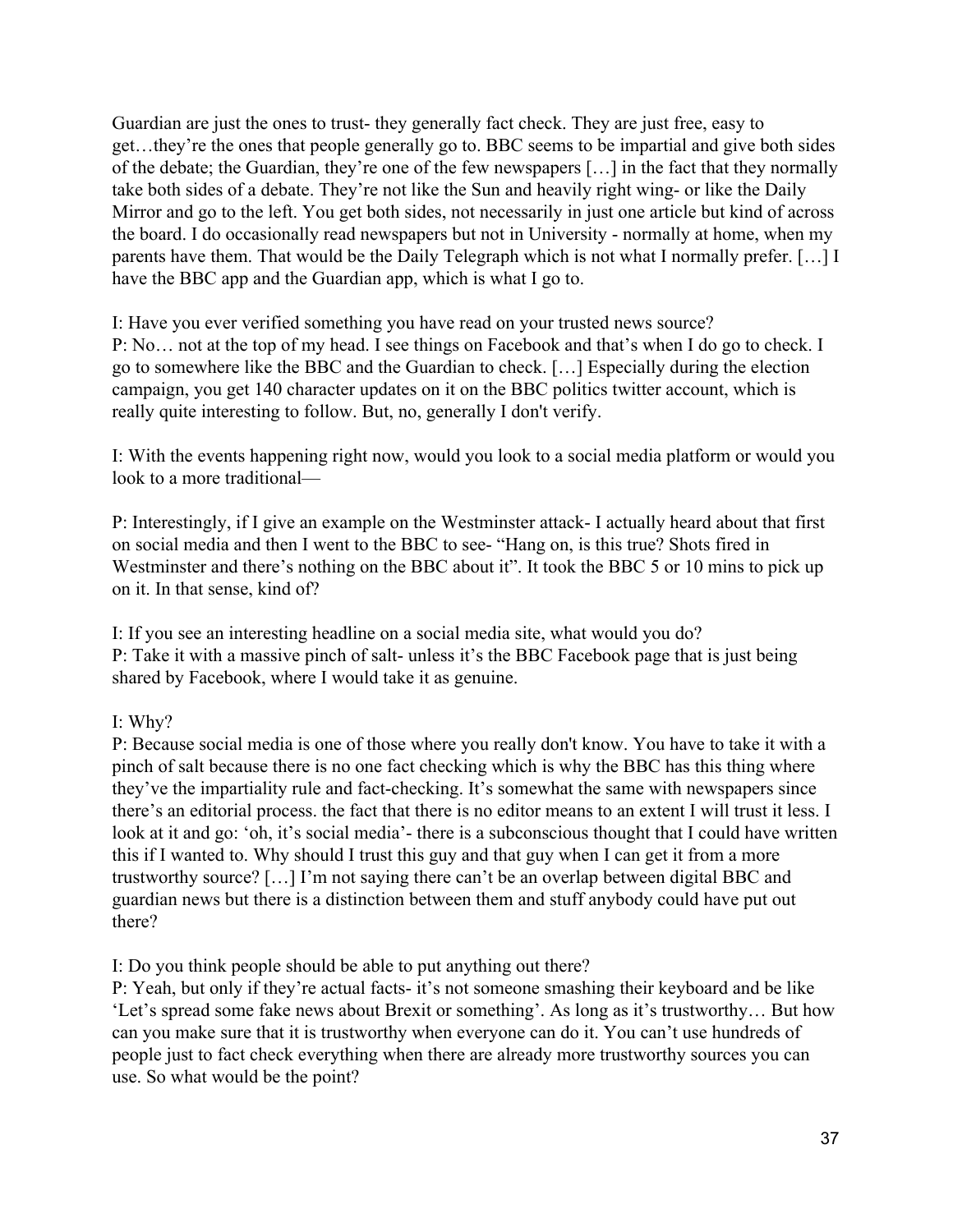# I: So, who do u think should tackle it?

P: I don't think you can pinpoint responsibility to one individual or one group. It's a kind of collective effect. I think definitely social media and that something should be done with when it's not the actual truth- when it's fake news almost. Government, I don't think they can do much. Whenever there is a platform for people to spread information of any form, it always provides the opportunity for fake information- you can't prevent that. To an extent, you take a newspaper and every so often you see an article for the Sun or the Daily Mail- usually on the second or third page- a box saying: "We apologise for a fact we reported a week ago. This is the correct information". That shows that even then people who report news professionally cannot always get everything right. So I think it shows that we can do accurate information most of the time but we need editorial guidance. […] It's a massive task that really is too difficult to be solved

I: Do you normally share news on social media? P: No.

I: Is there a reason for that?

P: People who want to know about the news should read it themselves. I don't see the advantage of sharing, unless it's a really interesting article. And, also to do with politics. I don't think that should be on social media. I don't like spreading my opinion and sharing an article that isn't impartial can sometimes should what you are thinking and I think sometimes it's best for that to be kept private.

I: Do you think there should be news on social media? Is there place for it? P: Yes, of course- sometimes it can be quite useful. If you go to like the BBC News Facebook page, they are engaging people on social media: people can share or link to their articles that way. Like I mentioned earlier, following the BBC political editor on twitter can be really interesting. You don't have to have a formal article that takes to read- you can have something that takes you 30 seconds and keeps you updated day to day.

I: In terms of association with words, what comes to your mind when you hear "fake news"? P: Everyone says Brexit and the US presidential election, but I'm not sure that the idea of the emails and so on- that actually no one confirmed if it was actually true- but it perpetuated itself because people just kept on talking and it kind of went round. I don't know if fake news was a huge influence in people's political decisions. I think politics is where people think that fake news have the biggest impact and I'm a bit sceptical if it has as big of an effect as people say it does.

I: Do you think people generally have the ability to spot fake news?

P: I think it depends on the quality of the fake news, if you get me? [...] You regularly see people falling for fake news such as the Onion. And that shows quite clearly that people do fall for fake news. […] There are some that are very cleverly worded around the truth so I think the fake news element of it can blend in with reality because people just don't notice the fact that it is fake. To an extent, I think it's a problem that we can't do much about. Maybe the only thing we can do is to make people more aware of it. Just let them know that not everything that you see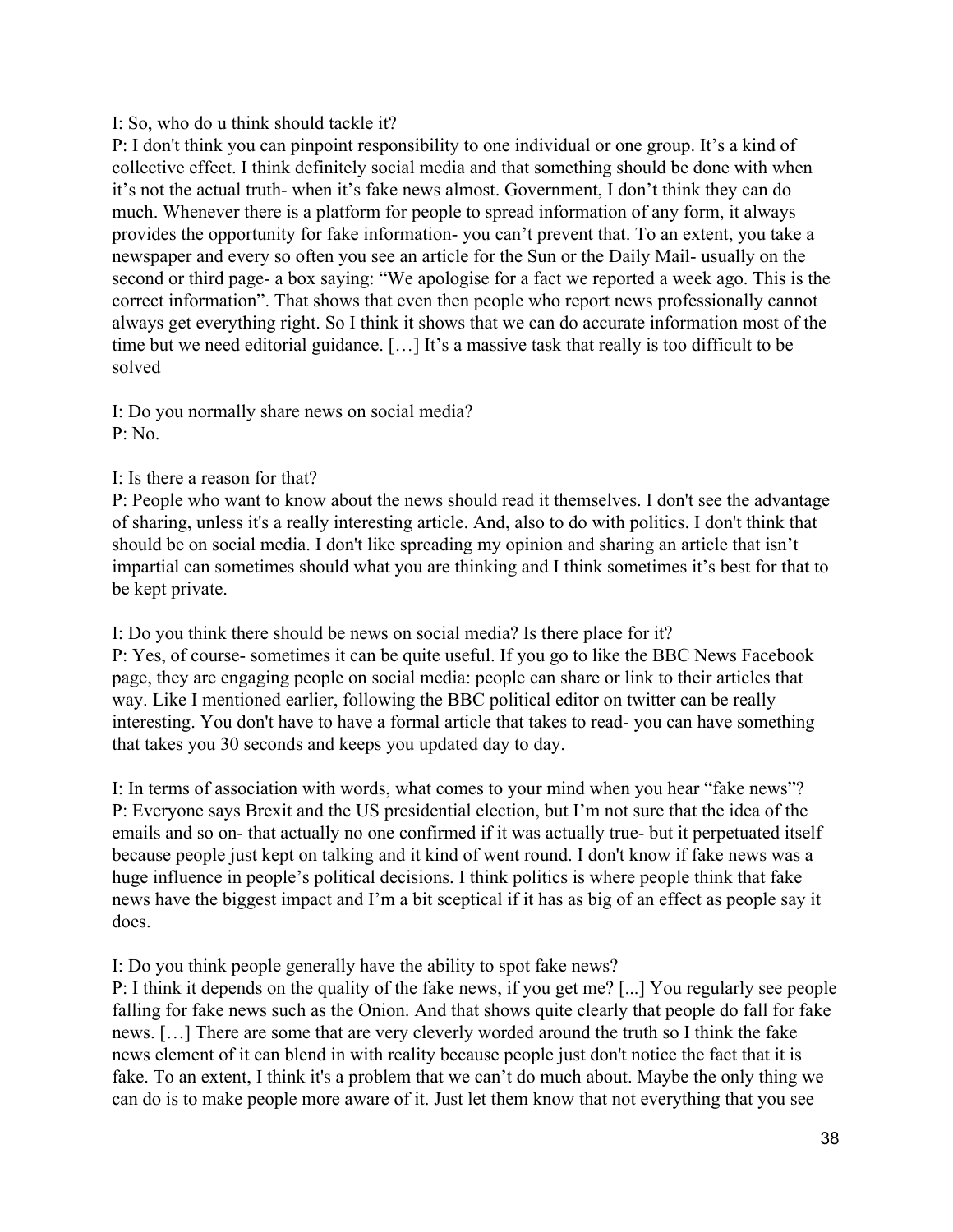and hear is not truthful. Investigate it further if it has sparked that much of an interest. Personally I would go away and research it to an extent. I think people shouldn't take them as gospel about what they have already read. Sometimes people might read something and be like: "Ah, that fits in with what I read last week." Events are rarely individual event- it's rarely an isolated event. If it draws on what happened in the past, that you've already read about, then it should be truthful. But people aren't aware of that already. I think it's probably a problem with people who don't regularly read the news.

I: Do you feel like your trust in news source and news?

P: No, I still trust the BBC and the Guardian.

# **Interview #5**

I: Do you consent for the information gathered from this interview to be used anonymously in a published research paper?

P: Yes.

I: Where do you normally get your news? (channels: digitally, TV, radio, etc). Why? P: Digitally using the mobile application (ex. BBC) as well as TV news channels (ex. CNN, BBC, etc.)

I: In terms of digital sources, which kind do you use most frequently?

P: Mobile Apps (as stated above) as well as Social Media websites such as Facebook and **Twitter** 

I: Have you ever verified a news article that you come across on the source that you use most frequently?

 P: In terms of social media, I only choose to read articles from credible sources such as Bloomberg, Al Jazeera etc. I try to refrain from using sources such as Daily Mail and Buzzfeed News.

I: What do you do when you come across an interesting article / headline on social media sites such as Facebook?

P: The great thing about Facebook is you can subscribe to particular platforms to receive news (such as CNN, Times, The Economist). So I would use their pages to access interesting articles. However, for celebrity gossip and other miscellaneous articles (music, fashion, etc.) I usually click on any link that appears on my newsfeed

I: Do you think there is any difference between the news you come across in social media sites and traditional news outlets? Or how different do you think is the news on social media sites and traditional news outlets?

 P: Traditional news outlets appear to be more credible than news on social media. This may also be due to the fact that there has been a lot of accusations regarding the accusations

I: Which type do u prefer?